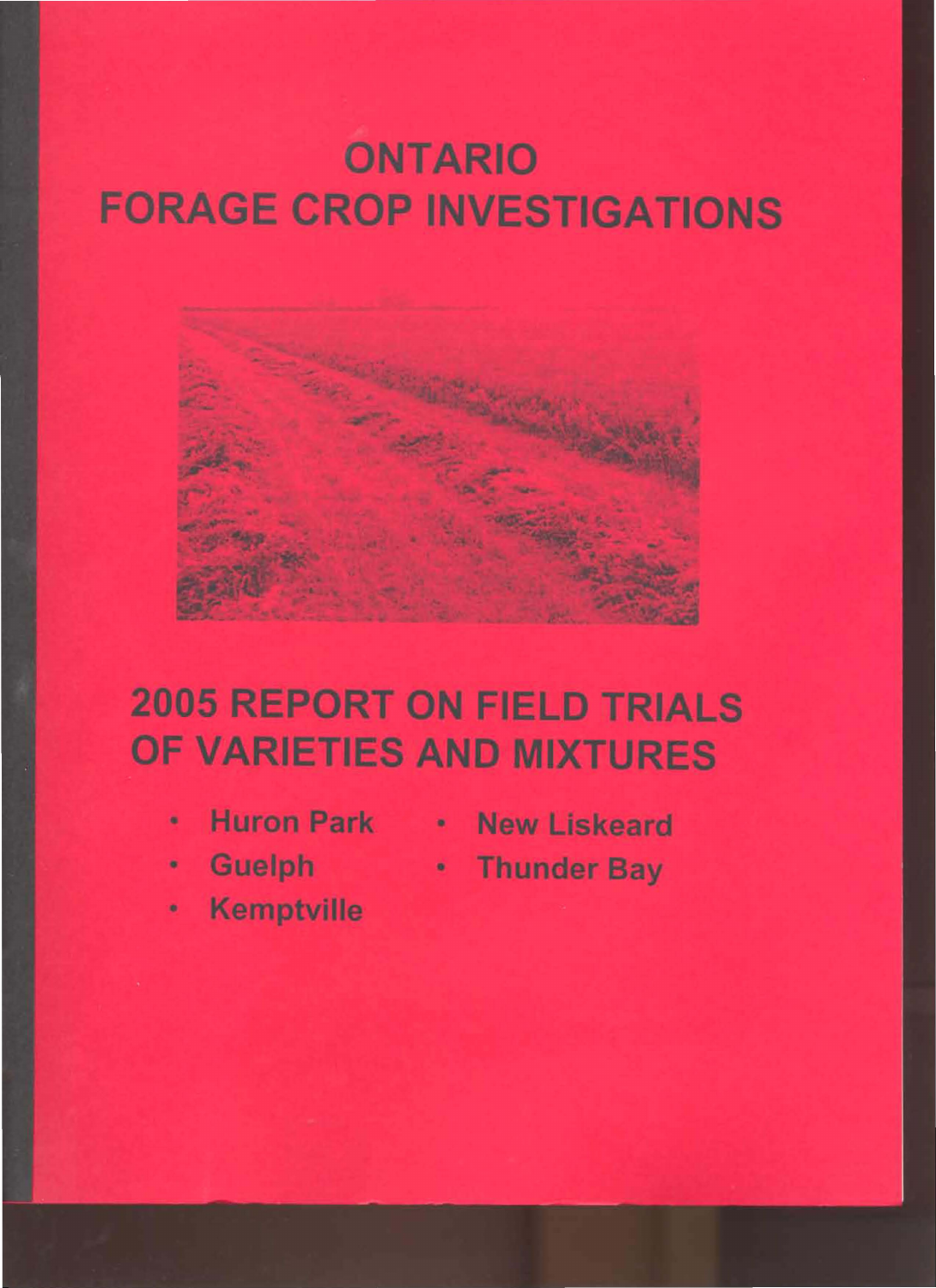## REPORT·ON FORAGE CROPS TRIALS

## ONTARIO FORAGE CROP COMMITTEE

Compiled by: Donna·Hancock

Matt Bowman Variety Sub-Committee Chair Ontario Forage Crop Committee New Liskeard Agr. Res. Stn., University of Guelph New Liskeard, ON POJ IPO

Conducted co-operatively by:

University of Guelph Ontario Ministry of Agriculture and Food Agriculture and Agri-Food Canada.

This is the 2005 Ontario Forage Crop Investigations Report. The information contained here was published as submitted by the crop coordinators. Names and addresses of each crop coordinator are provided to facilitate further inquiries if such a need arises.

*Not For Publication:* This is a progress report of co-operative investigations containing data, the interpretation of which may be modified with additional experimentation. Therefore, publication of any data or statements herein should not be made without prior written approval of the organization and personnel concerned.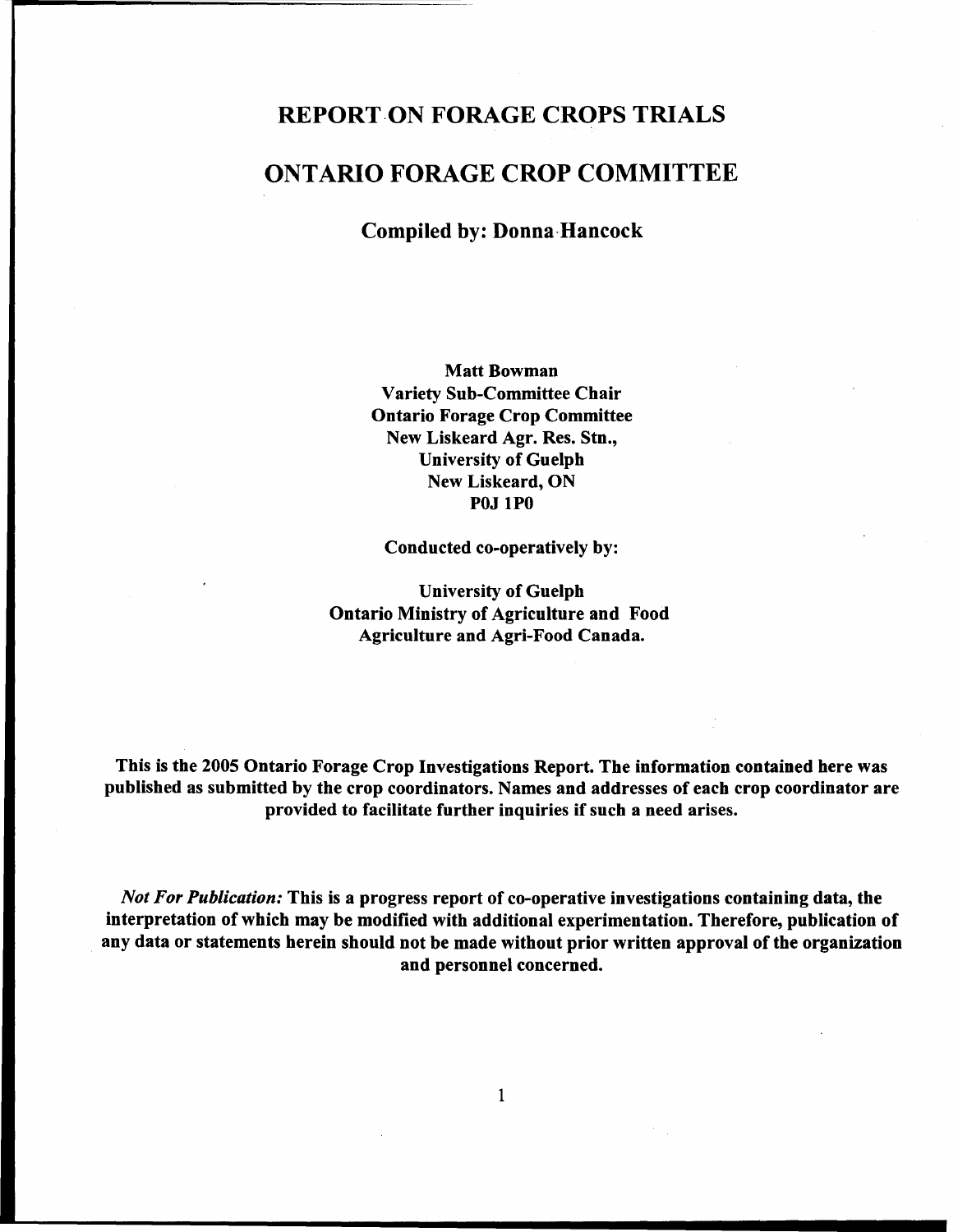## ONTARIO FORAGE CROP COMMITTEE VARIETY SUB-COMMITTEE

## EXECUTIVE and **COORDINATORS**

#### Matt Bowman Chair

Mr. John Madill **Secretary** 

Dr. Steve Bowley Alfalfa, Grass, Data Coordinator

### ORGANIZATION

New Liskeard Agr. Res. Stn.,U of Guelph, Box G, New Liskeard, ON, POJ 1PO Phone: (705)- 647-8525 Ext.226 Fax: (705)-647-9220 Email: mbowman@onlink.net

> 2798 McGovern Rd., R. R. # 2 Kemptville, ON KOG 1JO Phone: (613)-258-4460 Fax: Email:jemadill@ca.inter.net

Plant Agriculture Dept., University of Guelph Phone: (519) 824-4120 Ext. 58704 Fax: (519)-826-0401 Email: sbowley@uoguelph.ca

#### Testing Location

Name of Cooperators

| Thunder Bay         | $(807)$ 475-1373        |
|---------------------|-------------------------|
| <b>New Liskeard</b> | $(705)$ 647-8525 x226   |
| Kemptville          | $(613)$ 258-8336        |
| Elora (Guelph)      | $(519)$ 824-4120 x58704 |
| Huron Research Stn  | $(519)$ 235-4075        |

Mr. Tarlock Sahota Mr. M Bowman Ms. Wendy Asbill Dr. S.R. Bowley Mr. C. Gillard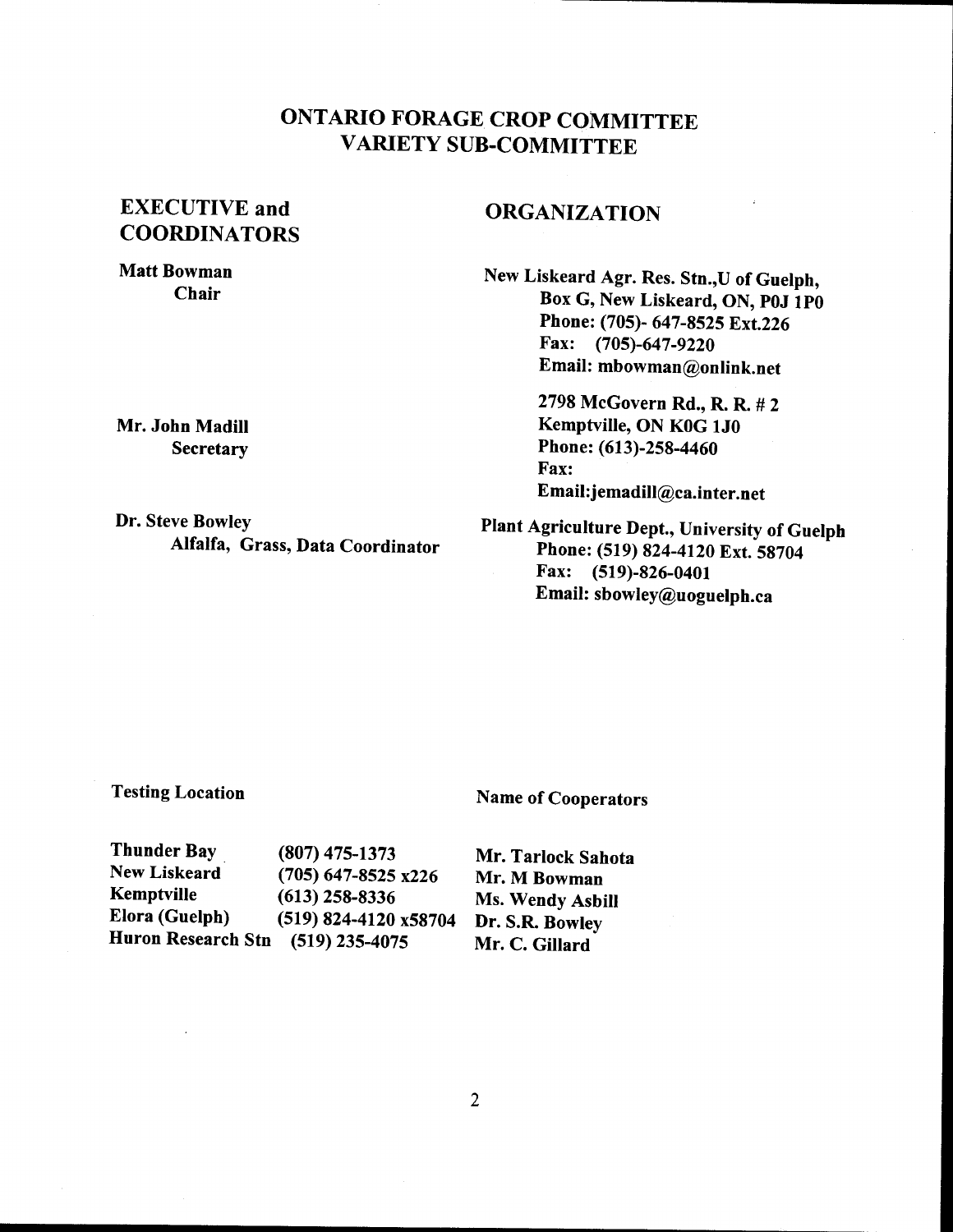| <b>CONTENTS</b> |  |  |  |  |
|-----------------|--|--|--|--|
|                 |  |  |  |  |

 $\frac{1}{\sqrt{2}}\left( \frac{1}{\sqrt{2}}\right) ^{2}$ 

| INTRODUCTION<br>Coordinators, names, addresses  2   |
|-----------------------------------------------------|
| <b>ALFALFA</b><br>Yield data4<br>Persistence Data14 |
| WHITE CLOVER<br>Yield data15                        |
| ORCHARDGRASS<br>Yield data16                        |
| TALL FESCUE<br>Yield data 18                        |
| TIMOTHY<br>Yield Data 23                            |
| REED CANARY<br>Yield data31                         |
| MEADOW FESCUE                                       |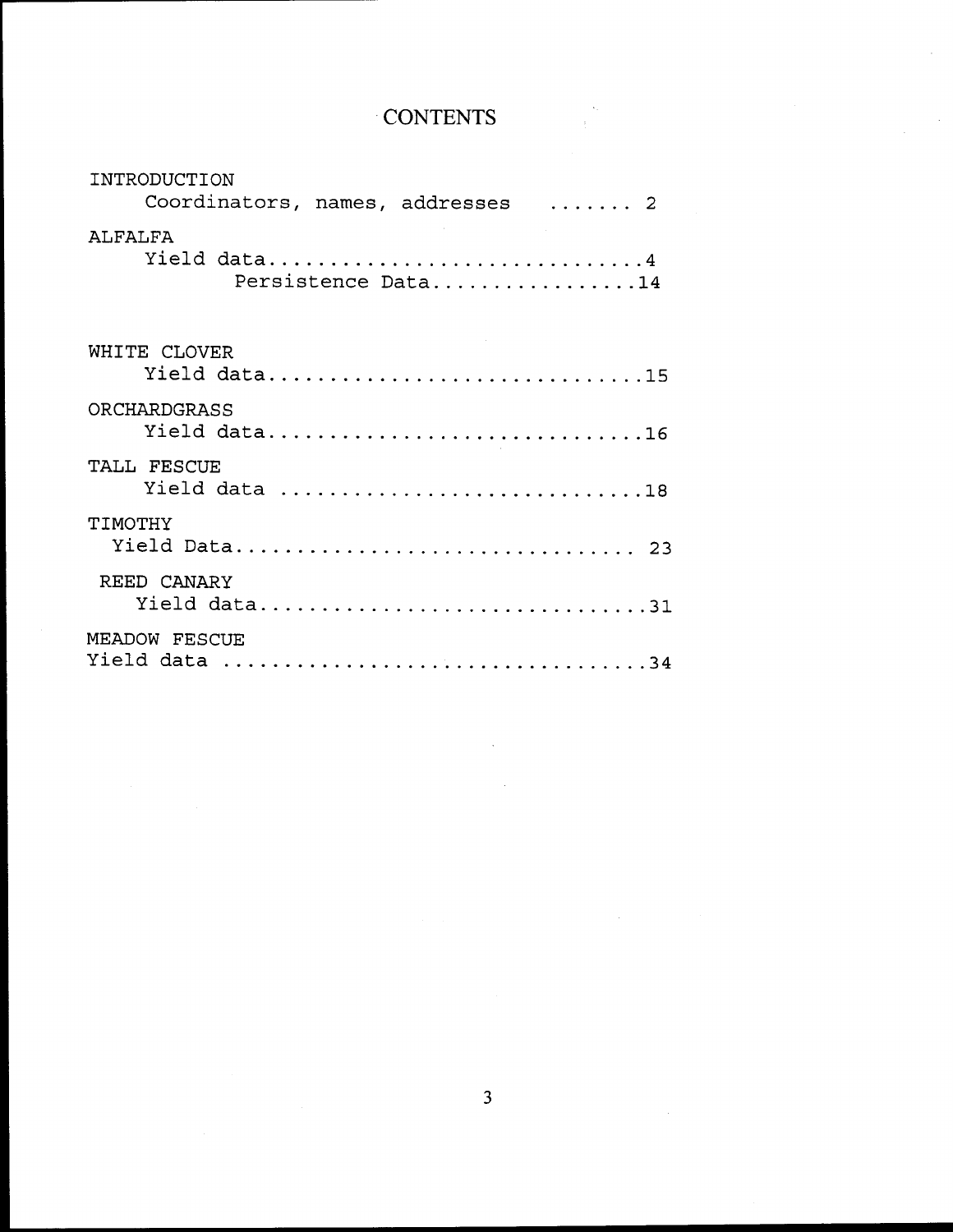ONTARIO Elora Registration Trial <sup>A</sup> Expt. 2794 Seeded 2001

|         |                                                                        |      | 2005 (kg/ha) |               |              |              |               |              |              |
|---------|------------------------------------------------------------------------|------|--------------|---------------|--------------|--------------|---------------|--------------|--------------|
|         | Code Cultivar Cut 1 Cut 2 Cut 3 Tot05                                  |      |              |               |              |              | Tot04 Tot03   | Tot02 4yrTot |              |
|         | 1001 SARANAC                                                           | 3323 | 1427         | 939           | 5668         | 6305         | 10289         | 10263        | 32504        |
|         | 1298 5312                                                              | 3865 | 1895         | 1405          | 7147         | 6947         | 11060         | 10963        | 36142        |
|         | 1325 MAGNUM_IV<br>1529 VALUEPLUS1                                      | 3591 | 2119         | 1584          | 7352         | 8031         | 11370         | 11083        | 37831        |
|         |                                                                        | 3744 | 2561         | 1904          | 8233         | 8601         | 11103         | 10959        | 38827        |
|         | 1530 3R58                                                              | 4174 | 3133         | 2116          | 9427         | 9185         | 11422         | 10839        | 40925        |
|         | 1531 INTRIGUE                                                          | 3949 | 2635         | 1883          | 8495         | 9128         | 11069         | 10532        | 39303        |
|         |                                                                        | 3628 | 2151         | 1611          | 7345         | 7138         | 11100         | 10484        | 36174        |
|         | 1534 A9502<br>1535 RELIANCE                                            | 4340 | 3167         | 1956          | 9485         | 9726         | 11533         | 10389        | 41133        |
|         | 1536 X787                                                              | 4497 | 2741         | 1860          | 9056         | 8477         | 10970         | 10732        | 39213        |
|         | 1537 VALIANT                                                           | 4039 | 2653         | 1892          | 8621         | 8889         | 10579         | 10649        | 38607        |
|         | 1538 DS025                                                             | 3582 | 1650         | 1060          | 6286         | 6292         | 10168         | 10116        | 32842        |
|         | 1539 DS026                                                             | 3533 | 1862         | 1489          | 6895         | 8083         | 10990         | 10455        | 36415        |
|         | 1540 5301ML                                                            | 3779 | 1518         | 1163          | 6391         | 6248         | 10818         | 10210        | 33786        |
|         | 1541 MULTIPLIER_3 4164<br>1542 DS9810 4078                             |      | 2796         | 1930          | 8905         | 9208         | 11586         | 11118        | 40779        |
|         |                                                                        |      | 2466         | 1729          | 8252         | 8831         | 11347         | 10537        | 38974        |
|         | 1543 ONEIDA_ULTRA                                                      | 3489 | 1997         | 1490          | 6993         | 7307         | 10515         | 10165        | 34960        |
|         | 1544 CW73038                                                           | 4243 | 2089         | 1701          | 8040         | 8027         | 11255         | 10325        | 37593        |
|         | 900 Mean<br>3883                                                       |      | 2286         | 1630          | 7800         | 8025         | 11010         | 10578        | 37412        |
| 901 CV  |                                                                        | 9.5  | 17.2         | 16.9          |              | $10.0$ $8.2$ | 3.8           | 3.4          | 4.6          |
|         | 13.2<br>905 MCV                                                        |      |              | $23.8$ $23.5$ |              |              | 13.9 11.4 5.3 | 4.7          | $6.4$        |
|         | 902 LSD<br>$512.3$ $544.3$                                             |      |              |               | 382.9 1082.5 | 911.8        | 580.4         |              | 496.0 2388.5 |
| 906 LSR |                                                                        | 43.7 | 31.3         | 32.5          | 28.4         | 26.2         | 40.9          | 49.5         | 27.7         |
|         | 907 Pr>F(Trts) 0.0344 0.0000 0.0003 0.0000 0.0000 0.0048 0.0271 0.0000 |      |              |               |              |              |               |              |              |
|         | 908 R_square                                                           | 81.1 | 84.6         | 77.6          | 87.9         | 88.7         | 64.6          | 88.8         | 89.4         |

 $\ddot{\phantom{a}}$ 

RCBD arrangement, 3 blocks {123} Nearest-neighbour covariance adjusted.

 $\bar{\gamma}$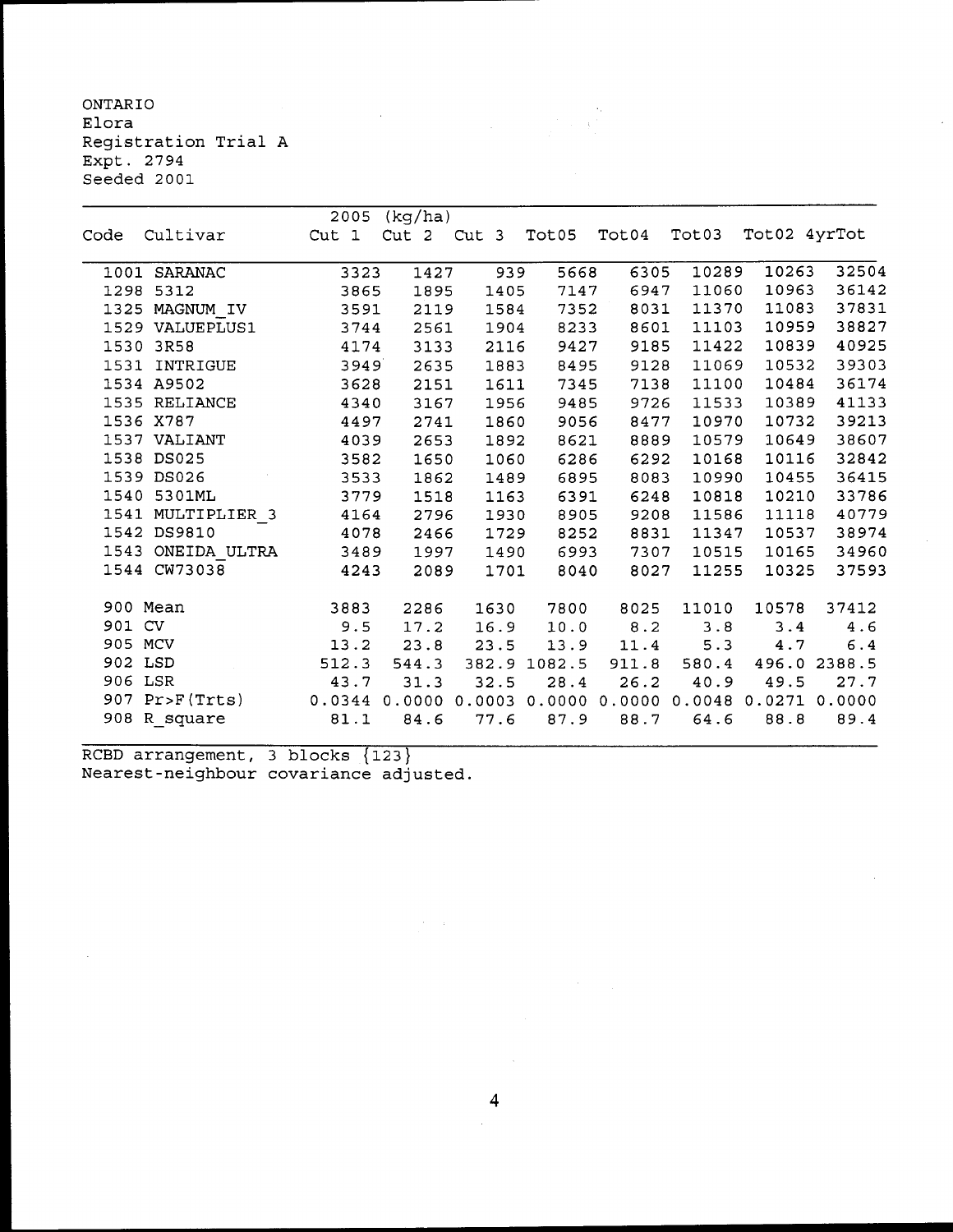ONTARIO Elora Ofcc Alfalfa Trial <sup>A</sup> Expt. 2804 Seeded 2002

|        |                                     | 2005  | (kg/ha) |       |       |                             |       |                     |
|--------|-------------------------------------|-------|---------|-------|-------|-----------------------------|-------|---------------------|
| Code   | Cultivar Cut 1 Cut 2 Cut 3 Tot05    |       |         |       |       | Tot04                       |       | Tot03 3yrTot        |
|        | 1298 5312                           | 3455  | 1018    | 646   | 5142  |                             |       |                     |
|        | 1325 MAGNUM IV                      | 3093  | 1293    | 712   | 5036  | 8120<br>9448                | 11062 | 24088               |
|        | 1432 OAC SUPERIOR                   | 3725  | 2002    | 1202  | 7007  |                             | 11002 | 25527               |
|        | 1466 A3294                          | 3434  | 1301    | 738   | 5481  | 10265                       | 11952 | 29622               |
|        | 1467 A3494                          | 2868  | 1047    | 605   |       | 8650                        | 11019 | 25636               |
|        | 1579 ASCEND                         | 3399  | 1873    |       | 4603  | 8948                        | 11894 | 25325               |
|        | 1580 STEAK                          | 3508  |         | 1171  | 6502  | 10409                       | 12143 | 29007               |
|        | 1581 54Q25                          |       | 1374    | 718   | 5613  | 9789                        | 10663 | 25885               |
|        | 1582 54V46                          | 2834  | 1130    | 696   | 4722  | 9584                        | 11010 | 25272               |
|        | 1583 55V05                          | 3204  | 1519    | 909   | 5631  | 10089                       | 11686 | 27746               |
|        |                                     | 2993  | 1132    | 586   | 4745  | 8598                        | 10342 | 23731               |
|        | 1584 54H91                          | 2910  | 982     | 594   | 4511  | 8280                        | 11799 | 25113               |
|        | 1585 DAKOTA                         | 3154  | 1712    | 1046  | 5866  | 9793                        | 12098 | 27551               |
|        | 1586 CK2000                         | 3204  | 1157    | 689   |       | 5069 9593                   | 11380 | 25917               |
|        | 1587 DS9809                         | 3508  | 1368    | 854   | 5679  | 9934                        | 11553 | 27106               |
|        | 1588 DS015                          | 3280  | 1265    | 675   | 5193  | 10308                       | 11844 | 27192               |
|        | 1589 DS231                          | 3049  | 1659    | 1013  | 5638  | 9734                        | 11801 | 26873               |
|        | 1590 DS232                          | 3225  | 1351    | 798   | 5298  | 9863                        | 12376 | 27086               |
|        | 1591 A3300                          | 2816  | 1222    | 766   | 4745  | 8260                        | 10491 | 23584               |
|        | 900 Mean                            |       |         |       |       |                             |       |                     |
| 901 CV |                                     | 3203  | 1356    | 801   | 5360  | 9426                        | 11451 | 26237               |
|        | 905 MCV                             | 8.3   | 13.0    | 16.6  |       | 8.7 7.5                     | 6.6   | $6.2$               |
|        | 902 LSD                             | 11.5  | 18.1    | 23.0  | 12.0  | 10.4                        | 9.2   | 8.7                 |
|        |                                     | 369.9 | 244.7   | 184.2 | 643.4 |                             |       | 983.4 1051.8 2270.4 |
|        | 906 LSR                             | 40.7  | 24.0    | 29.9  | 25.8  | 43.0                        | 51.7  | 37.6                |
|        | 907 Pr>F(Trts) 0.0047 0.0000 0.0000 |       |         |       |       | 0.0000 0.0016 0.0640 0.0030 |       |                     |
|        | 908 R_square                        | 83.0  | 92.6    | 89.3  | 90.5  | 75.7                        | 82.1  | 81.8                |
|        |                                     |       |         |       |       |                             |       |                     |

 $\label{eq:2.1} \frac{1}{\sqrt{2\pi}}\int_{0}^{\infty}\frac{1}{\sqrt{2\pi}}\left(\frac{1}{\sqrt{2\pi}}\right)^{2\pi}e^{-\frac{1}{2\pi}}\left(\frac{1}{\sqrt{2\pi}}\right)^{2\pi}e^{-\frac{1}{2\pi}}\left(\frac{1}{\sqrt{2\pi}}\right)^{2\pi}e^{-\frac{1}{2\pi}}\left(\frac{1}{\sqrt{2\pi}}\right)^{2\pi}e^{-\frac{1}{2\pi}}\left(\frac{1}{\sqrt{2\pi}}\right)^{2\pi}e^{-\frac{1}{2\pi}}\left(\frac{1}{\sqrt{2\pi$ 

RCBD arrangement, <sup>3</sup> blocks {134} Nearest-neighbour covariance adjusted.

 $\sim$   $\sim$ 

 $\mathcal{A}^{\mathcal{A}}$ 

 $\bar{z}$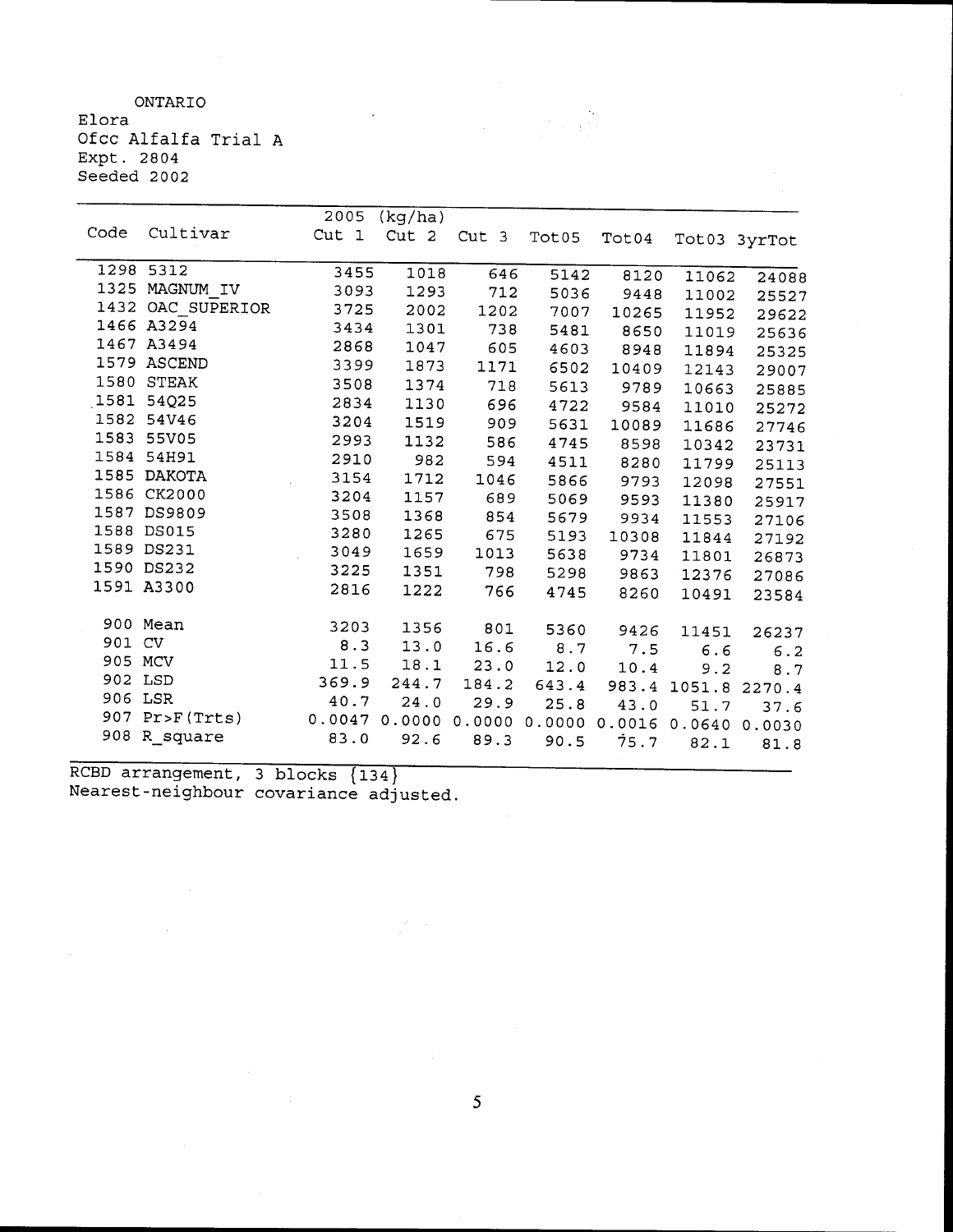ONTARIO New Liskeard Alfalfa registration test Expt. 200203 Seeded 2002

|        |                   | 2005                                      | (kg/ha)          |           |                                         |           |              |
|--------|-------------------|-------------------------------------------|------------------|-----------|-----------------------------------------|-----------|--------------|
| Code   | Cultivar          | Cut 1                                     | Cut <sub>2</sub> | Tot05     | Tot04                                   |           | Tot03 3yrTot |
|        |                   |                                           |                  |           |                                         |           |              |
|        | 1298 5312         | 5773                                      | 4311             | 10084     | 11544                                   | 11720     | 33348        |
|        | 1325 MAGNUM_IV    | 5003                                      | 4547             | 9551      | 11425                                   | 11084     | 32060        |
|        | 1432 OAC Superior | 5929                                      | 4810             | 10739     | 11503                                   | 11235     | 33476        |
|        | 1466 A3294        | 5595                                      | 4699             | 10294     | 10555                                   | 11521     | 32370        |
|        | 1467 A3494        | 5507                                      |                  | 3871 9378 | 11340                                   | 12063     | 32782        |
|        | 1581 54Q25        | 5488                                      |                  |           | 4086 9575 9811                          | 10121     | 29507        |
|        | 1582 54V46        | 5798                                      | 4558             | 10355     | 11445                                   | 10882     | 32683        |
|        | 1583 55V05        | 5790                                      | 4259             | 10050     | 11381                                   | 11291     | 32721        |
|        | 1587 DS9809       | 5821                                      | 4817             | 10638     | 11688                                   | 11370     | 33697        |
|        | 1588 DS015        | 5772                                      | 4435             | 10207     | 10876                                   | 11664     | 32747        |
|        | 1589 DS231        | 5869                                      | 4589             | 10458     | 10649                                   | 10934     | 32041        |
|        | 1590 DS232        | 6086                                      | 4811             | 10897     | 11262                                   | 11290     | 33449        |
|        | 1591 A3300        | 4643                                      | 4006             | 8648      | 10484                                   | 10502     | 29635        |
|        |                   |                                           |                  |           |                                         |           |              |
|        | 900 Mean          | 5621                                      | 4446             | 10067     | 11074                                   | 11206     | 32347        |
| 901 CV |                   | 14.1                                      |                  |           | 14.2 12.9 7.1 5.1                       |           | 6.0          |
|        | 905 MCV           | 19.7                                      |                  |           | 19.8 18.0 9.9 7.2 8.4                   |           |              |
|        | 902 LSD           |                                           |                  |           | 1105.0 880.8 1813.1 1096.1 802.9 2709.5 |           |              |
|        | 906 LSR           |                                           | 76.6 93.1        | 80.6      |                                         | 58.4 41.3 | 64.7         |
|        | 907 Pr>F(Trts)    | 0.6884 0.6781 0.7297 0.1943 0.0307 0.2194 |                  |           |                                         |           |              |
|        | 908 R square      | 36.9                                      | 52.1             | 44.6      | 48.0                                    | 62.0      | 46.8         |
|        |                   |                                           |                  |           |                                         |           |              |

RCBD arrangement, 3 blocks {123}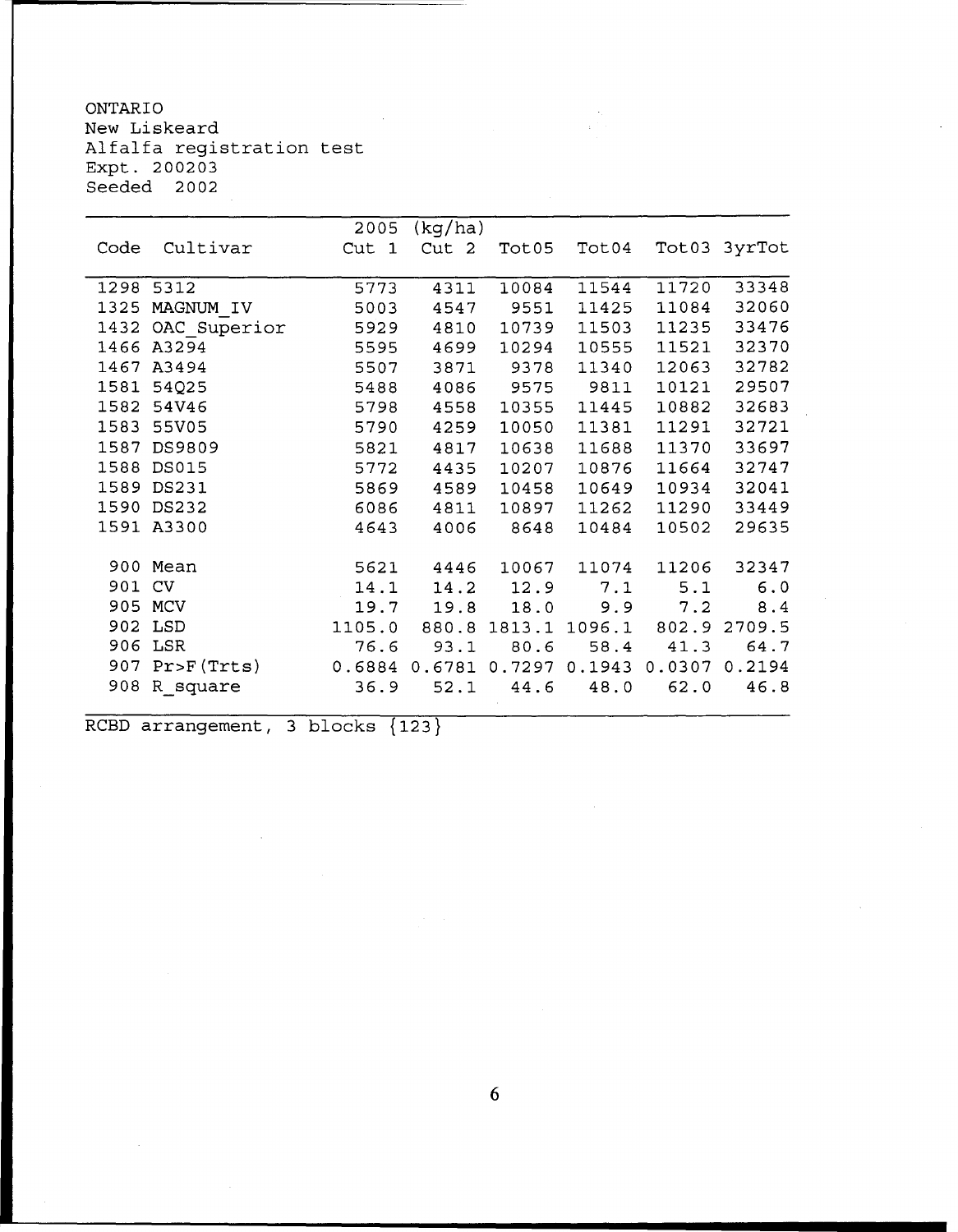ONTARIO

Thunder Bay Alfalfa Seeded registration test 2003

| Code      | Cultivar          | 2005                 | (kq/ha)      |       |  |  |
|-----------|-------------------|----------------------|--------------|-------|--|--|
|           |                   | Cut <sub>1</sub>     | Cut 2        | Tot05 |  |  |
|           | 1244 GH777        |                      |              |       |  |  |
|           |                   | 4610                 | 2941         | 6925  |  |  |
| 1298 5312 |                   | 4239                 | 2863         | 7491  |  |  |
|           | 1325 MAGNUM IV    | 3850                 | 3117         | 7087  |  |  |
|           | 1524 HYBRID-FORCE | 4185                 | 3176         | 7477  |  |  |
|           |                   |                      |              |       |  |  |
|           | 900 Mean          | 4221                 | 3024         | 7245  |  |  |
| 901 CV    |                   | 15.3                 | 11.7         | 11.3  |  |  |
| 905 MCV   |                   |                      | $20.5$ 15.7  | 15.1  |  |  |
| 902 LSD   |                   |                      |              |       |  |  |
|           |                   | 863.3                | 473.9 1093.3 |       |  |  |
| 906 LSR   |                   |                      | 113.6 151.8  | 193.3 |  |  |
|           | 907 Pr>F(Trts)    | 0.4870 0.6148 0.7233 |              |       |  |  |
|           | 908 R square      | 63.7                 | 91.1         | 76.2  |  |  |
|           |                   |                      |              |       |  |  |

RCBD arrangement, <sup>4</sup> blocks {1234} Nearest-neighbour covariance adjusted.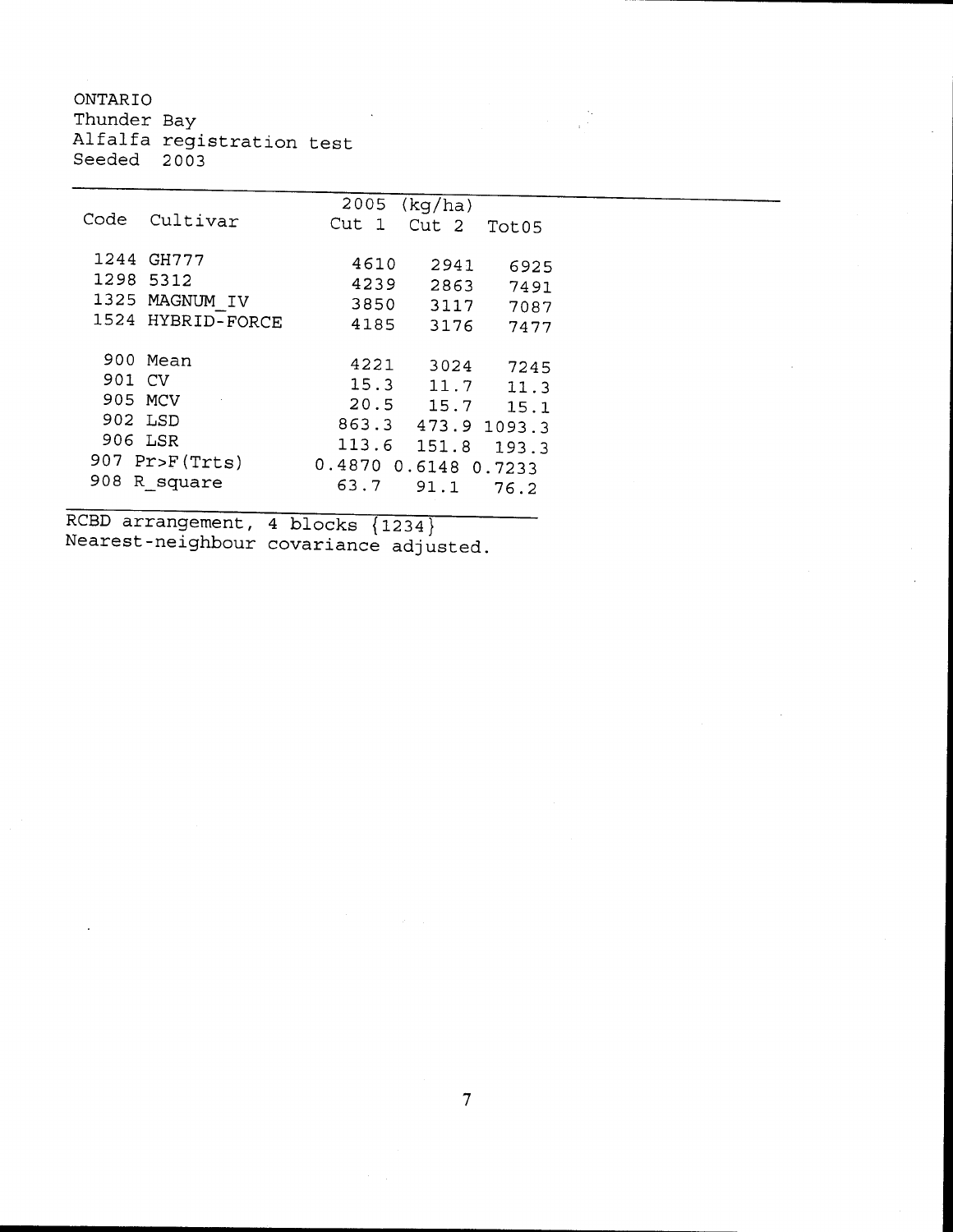ONTARIO New Liskeard Alfalfa Registration 2003 Expt. 3001 Seeded 2003

|      |                  | 2005             | (kg/ha)          |           |       |               |
|------|------------------|------------------|------------------|-----------|-------|---------------|
| Code | Cultivar         | Cut <sub>1</sub> | Cut <sub>2</sub> | Tot05     |       | Tot04 2yrTot  |
|      |                  |                  |                  |           |       |               |
|      | 1298 5312        | 5523             | 4335             | 9858      | 10139 | 19997         |
| 1325 | MAGNUM IV        | 5915             | 4333             | 10248     | 10448 | 20696         |
| 1581 | 54Q25            | 5491             | 4513             | 10003     | 10454 | 20457         |
| 1582 | 54V46            | 6381             | 4327             | 10707     | 10392 | 21099         |
| 1593 | <b>DS328</b>     | 6067             | 4287             | 10355     | 10230 | 20585         |
| 1594 | <b>DS329</b>     | 5927             | 4429             | 10356     | 10086 | 20442         |
| 1595 | <b>DS330</b>     | 5947             | 4477             | 10424     | 10590 | 21014         |
| 1596 | <b>SWLU 8407</b> | 5605             |                  | 3906 9511 | 10685 | 20195         |
|      | 1598 54H11       | 6247             | 4456             | 10703     | 10436 | 21139         |
|      |                  |                  |                  |           |       |               |
|      | 900 Mean         | 5900             | 4340             | 10241     | 10384 | 20625         |
| 901  | - CV             | 8.2              | 7.2              | 6.1       | 5.8   | 3.3           |
|      | 905 MCV          | 9.9              | 8.7              | 7.3       | 7.0   | 3.9           |
|      | 902 LSD          | 583.3            | 377.6            | 751.3     | 731.8 | 811.2         |
|      | 906 LSR          | 65.5             | 62.2             | 62.8      | 122.3 | 71.1          |
| 907  | Pr>F(Trts)       | 0.1555           | 0.2709 0.1793    |           |       | 0.8899 0.2341 |
| 908  | R square         | 59.8             | 76.2             | 74.7      | 34.4  | 68.1          |
|      |                  |                  |                  |           |       |               |

 $\frac{1}{2}$ 

 $\label{eq:2.1} \frac{1}{2} \int_{\mathbb{R}^3} \frac{1}{\sqrt{2\pi}} \, \frac{1}{\sqrt{2\pi}} \, \frac{1}{\sqrt{2\pi}} \, \frac{1}{\sqrt{2\pi}} \, \frac{1}{\sqrt{2\pi}} \, \frac{1}{\sqrt{2\pi}} \, \frac{1}{\sqrt{2\pi}} \, \frac{1}{\sqrt{2\pi}} \, \frac{1}{\sqrt{2\pi}} \, \frac{1}{\sqrt{2\pi}} \, \frac{1}{\sqrt{2\pi}} \, \frac{1}{\sqrt{2\pi}} \, \frac{1}{\sqrt{2\pi}} \, \frac{1}{\sqrt{2\$ 

RCBD arrangement, 4 blocks {1234}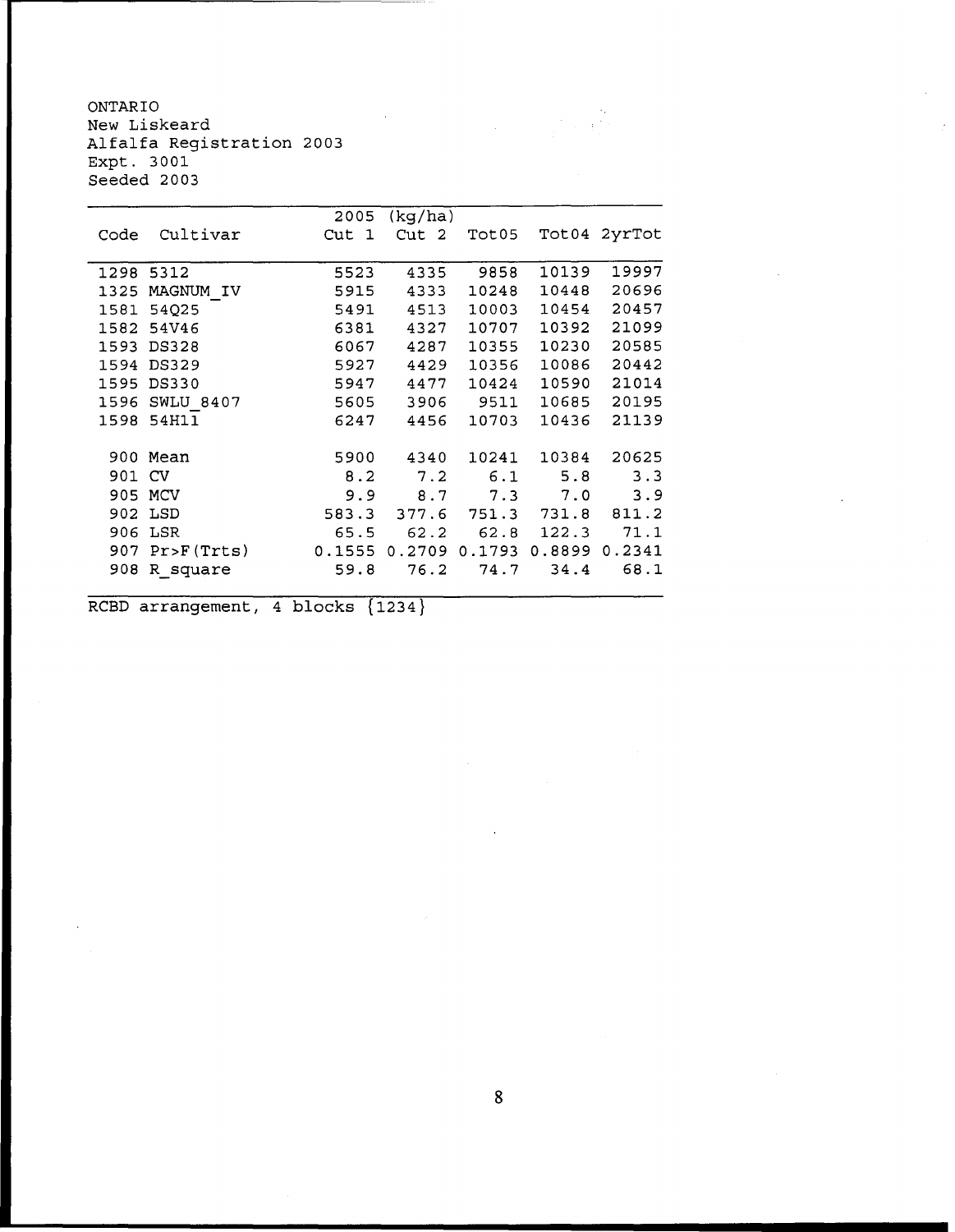ONTARIO Huron Park Alfalfa Registration Expt. 5063 Seeded 2003

| Code                                                         | Cultivar                                                                                       | 2005<br>Cut <sub>1</sub>                                  | (kq/ha)<br>Cut<br>2                                     | Cut <sub>3</sub>                                       | Tot05                                                       |                                                             | Tot04 2yrTot                                                |
|--------------------------------------------------------------|------------------------------------------------------------------------------------------------|-----------------------------------------------------------|---------------------------------------------------------|--------------------------------------------------------|-------------------------------------------------------------|-------------------------------------------------------------|-------------------------------------------------------------|
| 1298<br>1325<br>1579<br>1584<br>1592<br>1598<br>1599<br>1600 | 5312<br>MAGNUM IV<br>ASCEND<br>54H91<br><b>DURAGREEN</b><br>54H11<br>WL319HQ<br>4 <sub>2</sub> | 8504<br>10792<br>10647<br>9842<br>11246<br>10064<br>10113 | 3429<br>4681<br>5715<br>4409<br>4844<br>4577<br>4455    | 3765<br>4584<br>4629<br>3262<br>4505<br>3669<br>4315   | 15722<br>20014<br>20941<br>17569<br>20603<br>18415<br>18962 | 11870<br>12438<br>12360<br>12755<br>11949<br>12182<br>12842 | 27507<br>32272<br>33125<br>30524<br>32792<br>30754<br>31605 |
| 900<br>901<br>907                                            | <b>MEAN</b><br>CV<br>905 MCV<br>902 LSD<br>906 LSR<br>PR>F(TRTS)                               | 12119<br>10416<br>6.5<br>7.9<br>826.1<br>22.9<br>0.0001   | 5715<br>4728<br>11.1<br>13.6<br>643.4<br>28.1<br>0.0003 | 4268<br>4125<br>9.6<br>11.7<br>483.1<br>35.3<br>0.0016 | 21922<br>19269<br>6.1<br>7.4<br>1429.6<br>23.1<br>0.0000    | 13004<br>12425<br>5.9<br>7.2<br>896.1<br>79.0<br>0.3320     | 34969<br>31693<br>4.5<br>5.5<br>1744.0<br>23.4<br>0.0001    |

RCBD arrangement, 4 blocks {1234} Nearest-neighbour covariance adjusted.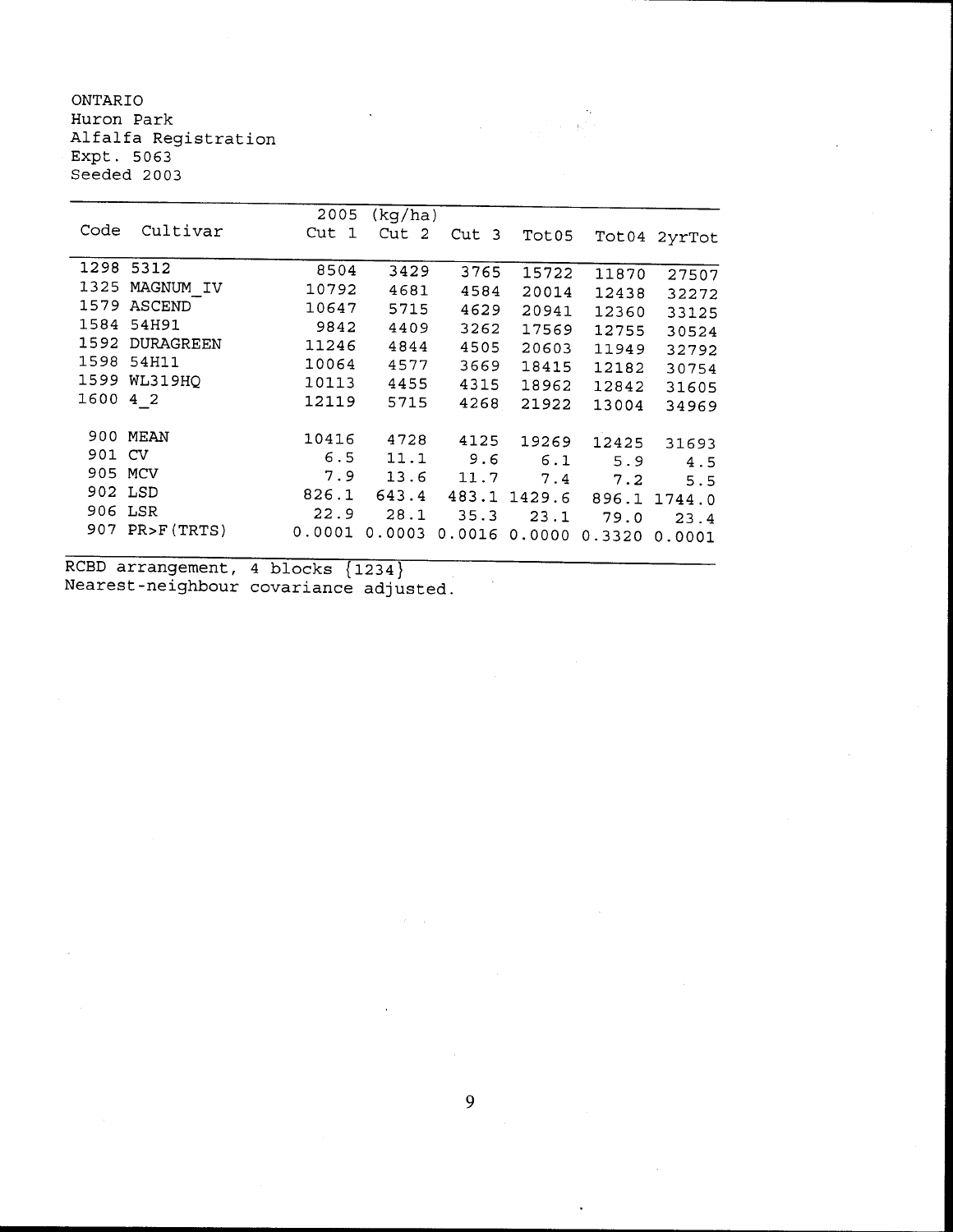E2808 OFCC Alfalfa yield Test, Seeded 2003 Elora, 2005 harvest.

|                    |      |                  |       | Yield (kg/ha) |       |  |
|--------------------|------|------------------|-------|---------------|-------|--|
| Variety            | Code | Cut <sub>1</sub> | Cut 2 | Cut 3         | Total |  |
| GH777              | 1244 | 3269             | 1616  | 856           | 5761  |  |
| 5312               | 1298 | 3699             | 1444  | 795           | 5879  |  |
| MAGNUM IV          | 1325 | 3487             | 1737  | 770           | 6102  |  |
| AFFINITY+Z         | 1409 | 3424             | 1492  | 833           | 5735  |  |
| <b>RENAISSANCE</b> | 1416 | 3548             | 1747  | 909           | 6206  |  |
| <b>RHINO</b>       | 1462 | 3561             | 1837  | 925           | 6389  |  |
| <b>GENEVA</b>      | 1474 | 3681             | 2118  | 1247          | 6973  |  |
| <b>NK711MF</b>     | 1475 | 3686             | 2280  | 1315          | 7286  |  |
| PICKSD2065MF       | 1504 | 3540             | 1935  | 1320          | 6882  |  |
| <b>MACON</b>       | 1527 | 3696             | 2124  | 862           | 6632  |  |
| <b>ASCEND</b>      | 1579 | 3639             | 2041  | 1261          | 6933  |  |
| 54Q25              | 1581 | 3323             | 1821  | 1000          | 6144  |  |
| 54V46              | 1582 | 3932             | 2389  | 1238          | 7522  |  |
| 54H91              | 1584 | 3670             | 1737  | 868           | 6317  |  |
| <b>DURAGREEN</b>   | 1592 | 3830             | 1858  | 906           | 6542  |  |
| <b>DS328</b>       | 1593 | 3658             | 2157  | 1320          | 7166  |  |
| <b>DS329</b>       | 1594 | 3889             | 2245  | 1203          | 7321  |  |
| <b>DS330</b>       | 1595 | 3544             | 1936  | 1041          | 6563  |  |
| SWLU_8407          | 1596 | 3273             | 1572  | 887           | 5704  |  |
| 54H11              | 1598 | 3711             | 1980  | 1019          | 6627  |  |
| <b>WL319HQ</b>     | 1599 | 3762             | 2404  | 1294          | 7520  |  |
| 4 <sub>2</sub>     | 1600 | 3694             | 2125  | 1107          | 6939  |  |
| FSG300LH           | 1601 | 3392             | 1719  | 836           | 5963  |  |
| Mean               |      | 3605             | 1927  | 1035          | 6570  |  |
| CV                 |      | 8.4              | 14.8  | 19.4          | 10.1  |  |
| LSD(0.05)          |      | 428.5            | 403.1 | 284.8         | 938.2 |  |

Four replications, nearest-neighbour covariance adjustment.

 $\sim$ 

 $\hat{\boldsymbol{\beta}}$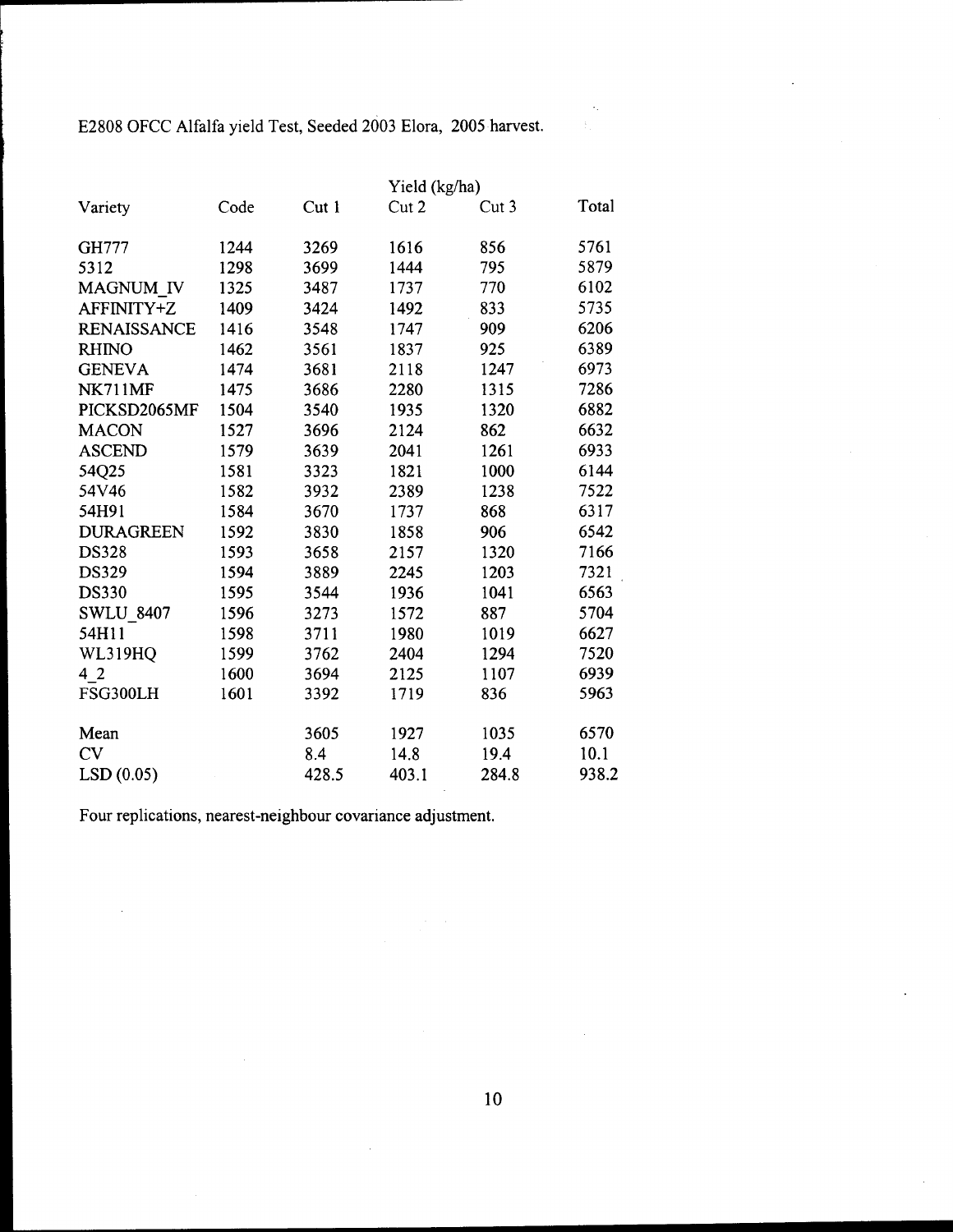ONTARIO Thunder Bay Ofcc Alfalfa Trial 2004 Seeded 2004

 $\bar{z}$ 

|                  | 2005<br>(kq/ha)                               |
|------------------|-----------------------------------------------|
| Code<br>Cultivar | Cut <sub>1</sub><br>Cut <sub>2</sub><br>Tot05 |
|                  |                                               |
| 1325 MAGNUM IV   | 4958<br>2478<br>7599                          |
| 1608 NS04-044    | 5389<br>2471<br>7681                          |
| 1609 GH700       | 4522<br>2455<br>6977                          |
|                  |                                               |
| 9041 ONEIDA VR   | 4827<br>2575<br>7418                          |
|                  |                                               |
| 900 Mean         | 4924<br>2495<br>7419                          |
| 901 CV           | 9.8<br>17.9<br>7.4                            |
| 905 MCV          | 13.1                                          |
|                  | 24.0<br>9.9                                   |
| 902 LSD          | 645.8<br>597.7<br>732.3                       |
| 906 LSR          | 74.5<br>500.1<br>104.0                        |
| 907 Pr>F(Trts)   | 0.1921 0.9825 0.3434                          |
| 908              |                                               |
| R square         | 94.9<br>52.2<br>93.0                          |
|                  |                                               |

RCBD arrangement, 4 blocks {1234} Nearest-neighbour covariance adjusted.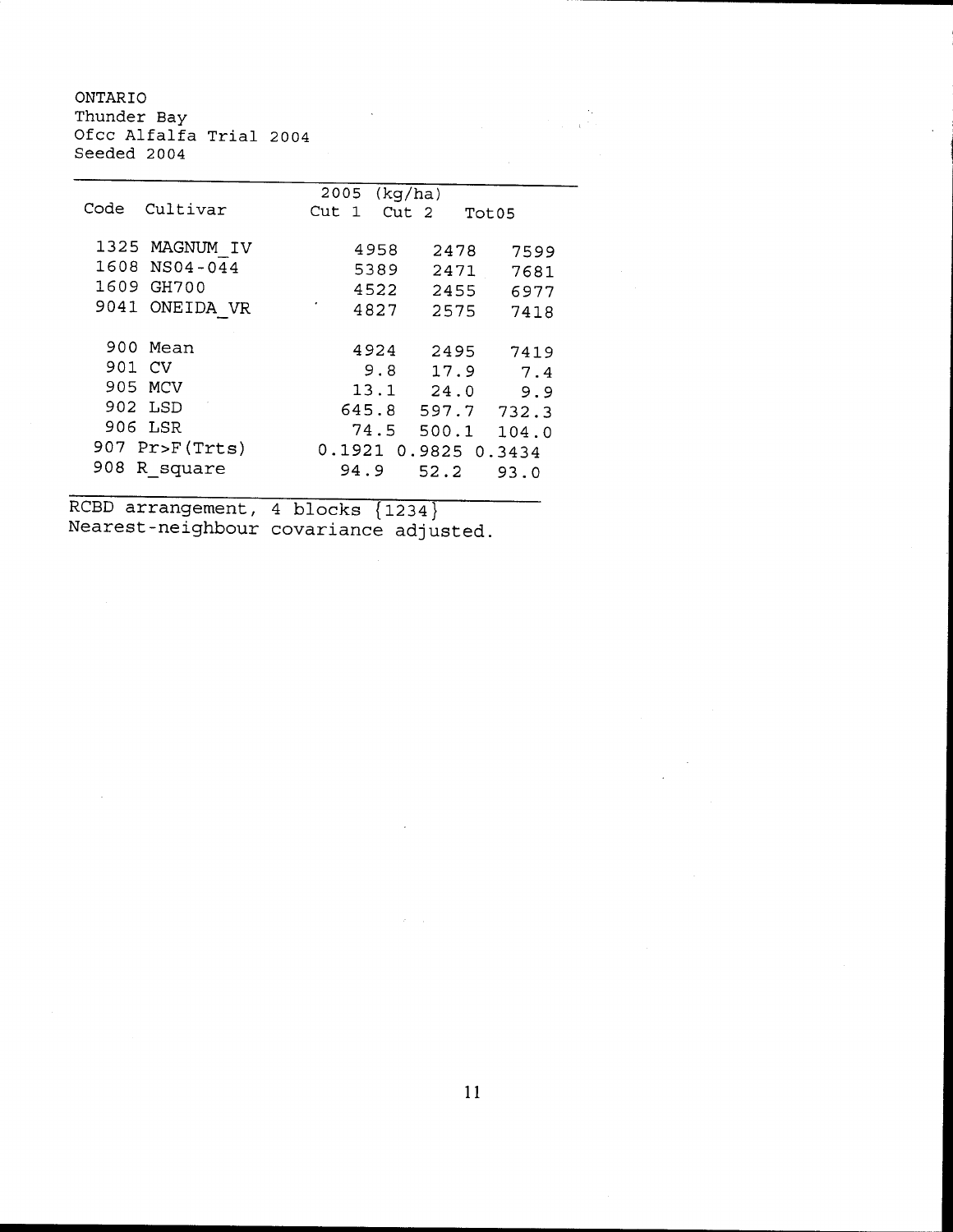ONTARIO Elora Ofcc Alfalfa Trial 2004 Expt. 2814 Seeded 2004

| Code   | Cultivar         | 2005<br>Cut <sub>1</sub> | (kg/ha)<br>Cut <sub>2</sub> | Cut 3         | Tot05  |
|--------|------------------|--------------------------|-----------------------------|---------------|--------|
|        | 1232 GUARDSMAN   | 3925                     | 2595                        | 1494          | 7908   |
|        | 1311 PREVAIL     | 3796                     | 2312                        | 1527          | 7665   |
|        | 1325 MAGNUM IV   | 3934                     | 2290                        | 1474          | 7615   |
|        | 1602 WL346LH     | 4059                     | 2529                        | 1532          | 8154   |
|        | 1603 WL357HQ     | 3870                     | 2661                        | 1689          | 8220   |
|        | 1604 P435        | 3968                     | 2939                        | 1733          | 8725   |
|        | 1605 P436        | 4089                     | 2860                        | 1646          | 8594   |
|        | 1606 P4Q9        | 3978                     | 2805                        | 1621          | 8426   |
|        | 1607 GENOA       | 4081                     | 2734                        | 1590          | 8435   |
|        | 1608 NS04-044    | 4056                     | 2900                        | 1738          | 8770   |
|        | 1609 GH700       | 4221                     | 2676                        | 1558          | 8413   |
|        | 1610 SA034       | 3865                     | 2689                        | 1693          | 8178   |
|        | 1611 SUNSTRA-420 | 4185                     | 2579                        | 1742          | 8631   |
|        | 1612 SUNSTRA-421 | 3975                     | 2535                        | 1728          | 8224   |
|        | 1613 53V52       | 4021                     | 2825                        | 1773          | 8650   |
|        | 1614 94023       | 3929                     | 2735                        | 1719          | 8382   |
|        | 1615 STEALTHSF   | 3772                     | 2483                        | 1576          | 7749   |
| 9041   | ONEIDA_VR        | 3912                     | 2622                        | 1664          | 8162   |
| 900    | Mean             | 3980                     | 2654                        | 1639          | 8272   |
| 901 CV |                  | 7.4                      | 8.1                         | 10.9          | 6.4    |
| 905    | MCV              | 8.8                      | 9.6                         | 13.0          | 7.7    |
| 902    | LSD              |                          | 350.2 255.0 213.6           |               | 633.9  |
|        | 906 LSR          | 77.9                     |                             | $39.3$ $71.3$ | 54.9   |
| 907    | Pr>F(Trts)       |                          | 0.8427 0.0027 0.5355        |               | 0.0978 |
| 908    | R square         | 57.5                     | 76.5                        | 71.7          | 73.2   |

RCBD arrangement, 4 blocks {1234} Nearest-neighbour covariance adjusted.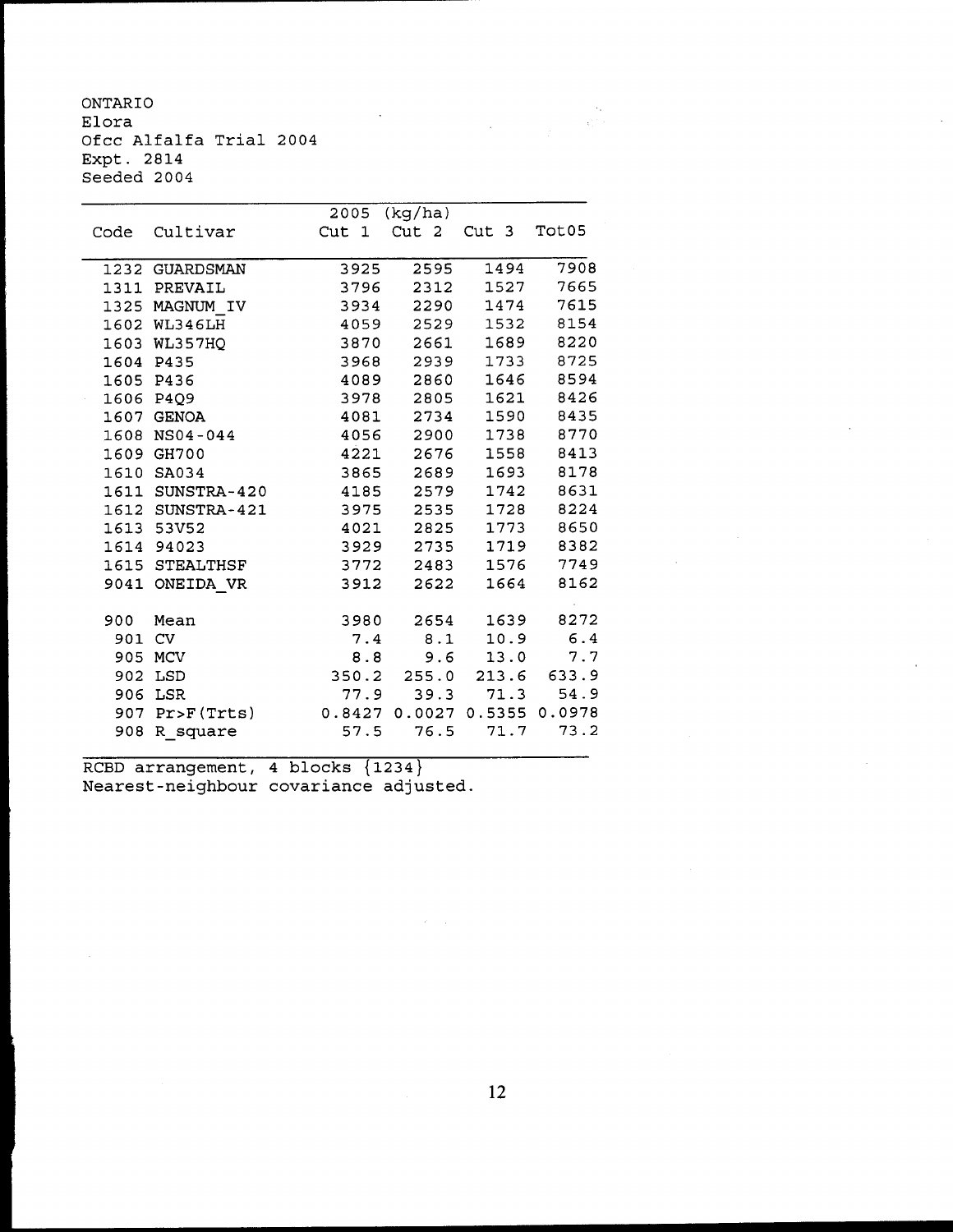ONTARIO New Liskeard Alfalfa registration Expt. 4001 Seeded 2004

|      |                  | 2005             | (kg/ha)              |              |
|------|------------------|------------------|----------------------|--------------|
| Code | Cultivar         | Cut <sub>1</sub> | Cut <sub>2</sub>     | Tot05        |
|      |                  |                  |                      |              |
|      | 1325 MAGNUM IV   | 7339             | 5479                 | 12818        |
| 1602 | WL346LH          | 6394             | 5232                 | 11626        |
| 1603 | WL357HQ          | 6618             | 5279                 | 11897        |
| 1604 | P435             | 6516             | 5195                 | 11711        |
| 1605 | P436             | 6283             | 5065                 | 11348        |
| 1606 | P4Q9             | 5502             | 5201                 | 10703        |
| 1607 | 40M157           | 7082             | 5450                 | 12532        |
| 1610 | SA034            | 6540             | 5615                 | 12155        |
| 1611 | SUNSTRA-420      | 6862             | 5728                 | 12591        |
|      | 1612 SUNSTRA-421 | 6401             | 5549                 | 11951        |
|      | 1613 53V52       | 6489             | 5395                 | 11883        |
| 1311 | PREVAIL          | 6650             | 5658                 | 12308        |
| 9041 | ONEIDA VR        | 5587             | 5368                 | 10955        |
|      |                  |                  |                      |              |
| 900  | Mean             | 6482             | 5401                 | 11883        |
| 901  | CV.              | 18.3             | 10.0                 | 11.3         |
| 905  | MCV              | 21.9             | 12.0                 | 13.5         |
| 902  | LSD              | 1420.4           |                      | 646.7 1606.5 |
| 906  | LSR              | 77.3             | 97.4                 | 75.9         |
| 907  | Pr > F(Trts)     |                  | 0.7056 0.8576 0.5807 |              |
| 908  | R square         | 23.7             | 21.0                 | 26.4         |
|      |                  |                  |                      |              |

RCBD arrangement, 4 blocks  ${1234}$ 

 $\bar{z}$ 

 $\frac{1}{2} \left( \frac{1}{2} \right)$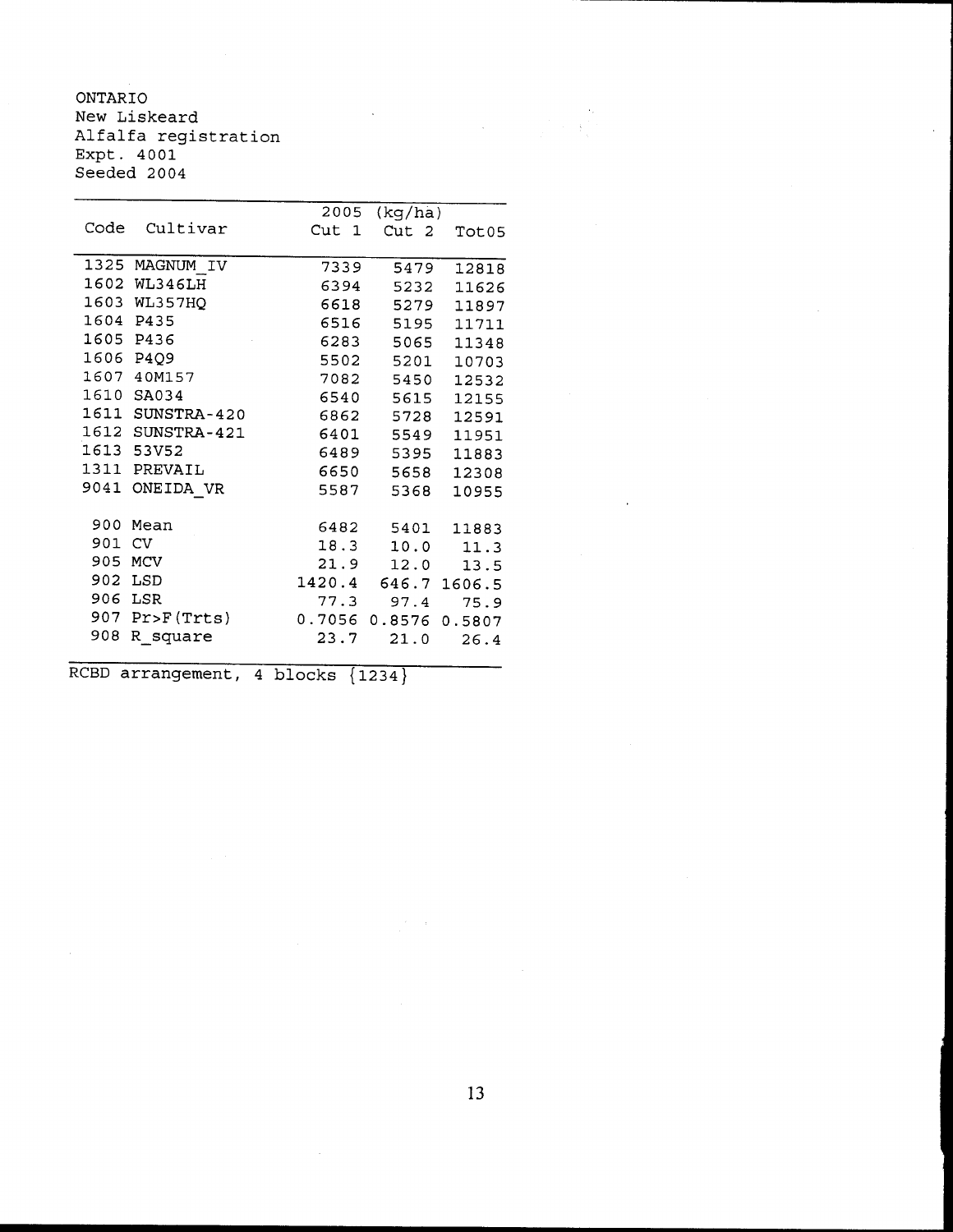E5046 Persistence Trial, Seeded 2000 New Liskeard, Harvested 2005.

|                     |      |       | Yield (kg/ha) |        |  |
|---------------------|------|-------|---------------|--------|--|
| Variety             | Code | Cut 1 | Cut 2         | Total  |  |
| <b>SARANAC</b>      | 1001 | 4964  | 2124          | 7115   |  |
| <b>ARROW</b>        | 1074 | 3524  | 1590          | 5243   |  |
| 5312                | 1298 | 5263  | 2130          | 6996   |  |
| MAGNUM IV           | 1325 | 5642  | 2167          | 7656   |  |
| <b>GRAZEMASTER</b>  | 1402 | 5244  | 2221          | 7455   |  |
| 54V54               | 1419 | 4458  | 2020          | 6584   |  |
| VALUEPLUS1          | 1529 | 5111  | 2440          | 7710   |  |
| 3R58                | 1530 | 5082  | 2214          | 7264   |  |
| <b>INTRIGUE</b>     | 1531 | 5155  | 2016          | 6983   |  |
| <b>TRAILBLAZER3</b> | 1533 | 3738  | 1852          | 5794   |  |
| A9502               | 1534 | 4954  | 1705          | 6562   |  |
| <b>RELIANCE</b>     | 1535 | 5592  | 2523          | 8035   |  |
| X787                | 1536 | 6276  | 2671          | 8944   |  |
| X688                | 1537 | 4774  | 2311          | 7407   |  |
| <b>DS025</b>        | 1538 | 4153  | 1362          | 5339   |  |
| <b>DS026</b>        | 1539 | 5354  | 2104          | 7034   |  |
| 5301ML              | 1540 | 4391  | 1172          | 5811   |  |
| TMF_MULT_III        | 1541 | 4794  | 1753          | 6724   |  |
| DS9810              | 1542 | 5072  | 2048          | 7434   |  |
| ONEIDA ULTRA        | 1543 | 5756  | 1912          | 7571   |  |
| CW73038             | 1544 | 4601  | 2154          | 6685   |  |
| <b>CENTURION</b>    | 9053 | 4106  | 1645          | 5791   |  |
| Mean                |      | 4909  | 2006          | 6915   |  |
| CV                  |      | 13.1  | 16.8          | 11.7   |  |
| LSD(0.05)           |      | 908.5 | 478.9         | 1146.3 |  |

 $\mathcal{L}$ 

 $\mathcal{A}=\mathcal{A}_1$ 

Systematic control covariance adjustment.

 $\ddot{\phantom{0}}$ 

 $\sim$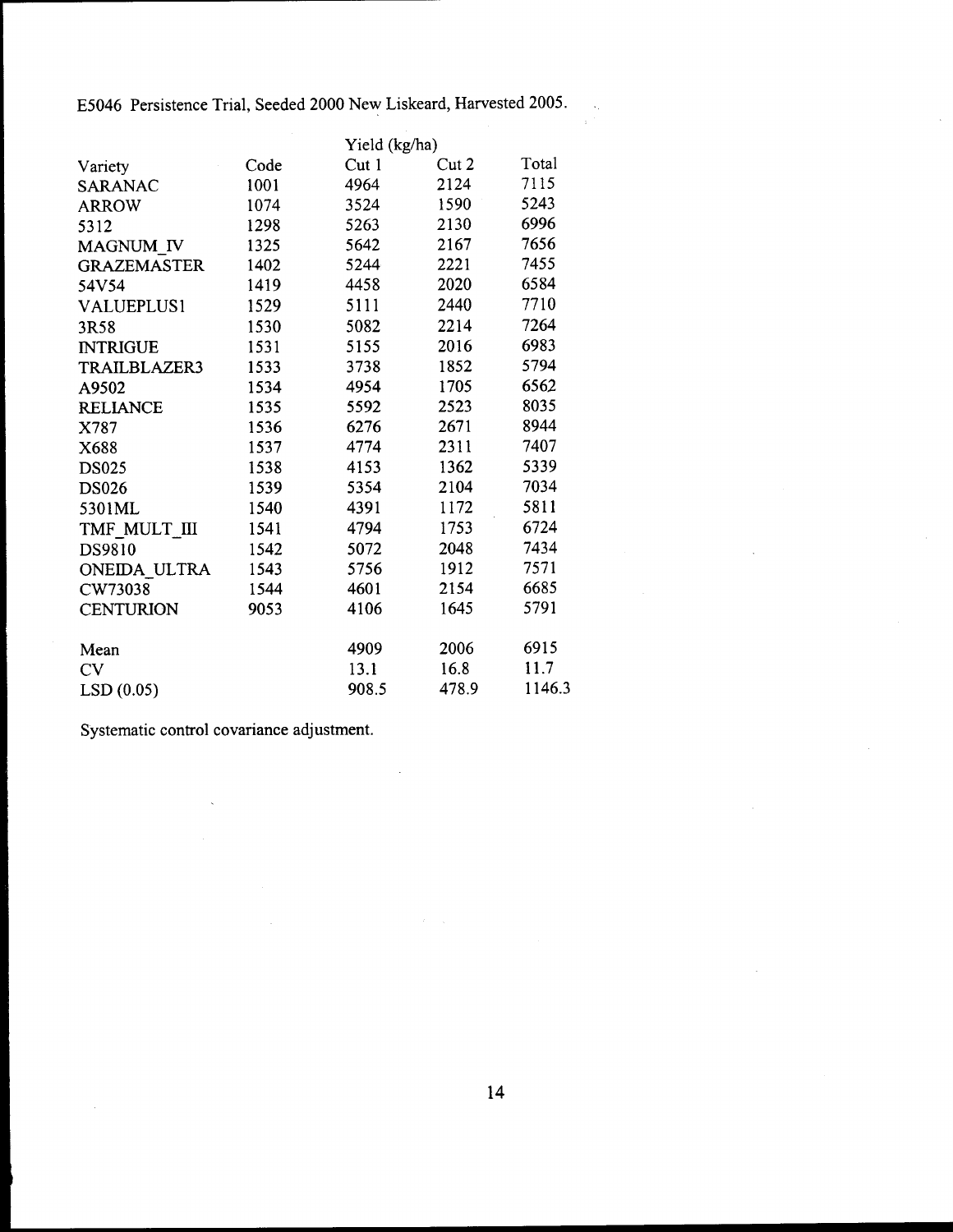ONTARIO  $\bar{\phantom{a}}$ Elora Ofcc White Clover & Orchardgrass Expt. 2805 Seeded 2002

|        |                  | 2005   | (kg/ha) |        |        |        |       |                   |
|--------|------------------|--------|---------|--------|--------|--------|-------|-------------------|
| Code   | Cultivar         | Cut 1  | Cut 2   | Cut 3  | Tot05  | Tot04  |       | Tot03 3yrTot      |
|        |                  |        |         |        |        |        |       |                   |
|        | 8014 ALICE       | 4602   | 965     | 143    | 5711   | 8784   | 6798  | 21293             |
|        | 8026 CW9502      | 4138   | 763     | 163    | 5065   | 7115   | 6492  | 18671             |
| 8027   | CW9801           | 4423   | 939     | 207    | 5569   | 7420   | 6889  | 19878             |
|        |                  |        |         |        |        |        |       |                   |
|        | 900 Mean         | 4388   | 889     | 171    | 5448   | 7773   | 6727  | 19947             |
| 901 CV |                  | 6.9    | 20.1    | 12.0   | 9.1    | 5.7    | 5.8   | 3.3               |
|        | 905 MCV          | 12.1   | 35.0    | 21.0   | 15.9   | 9.8    | 10.1  | 5.8               |
|        | 902 LSD          | 530.0  | 311.1   | 35.8   | 866.1  | 764.8  |       | 681.0 1153.3      |
|        | 906 LSR          | 114.2  | 154.0   | 55.9   | 134.1  | 45.8   | 171.5 | 44.0              |
|        | $907$ Pr>F(Trts) | 0.2811 | 0.4092  | 0.0450 | 0.3472 | 0.0216 |       | $0.4952$ $0.0230$ |
|        | 908 R square     | 74.6   | 43.4    | 85.1   | 61.7   | 87.0   | 85.4  | 90.5              |

RCBD arrangement, 3 blocks {124}

 $\hat{\mathcal{A}}$ 

 $\sim$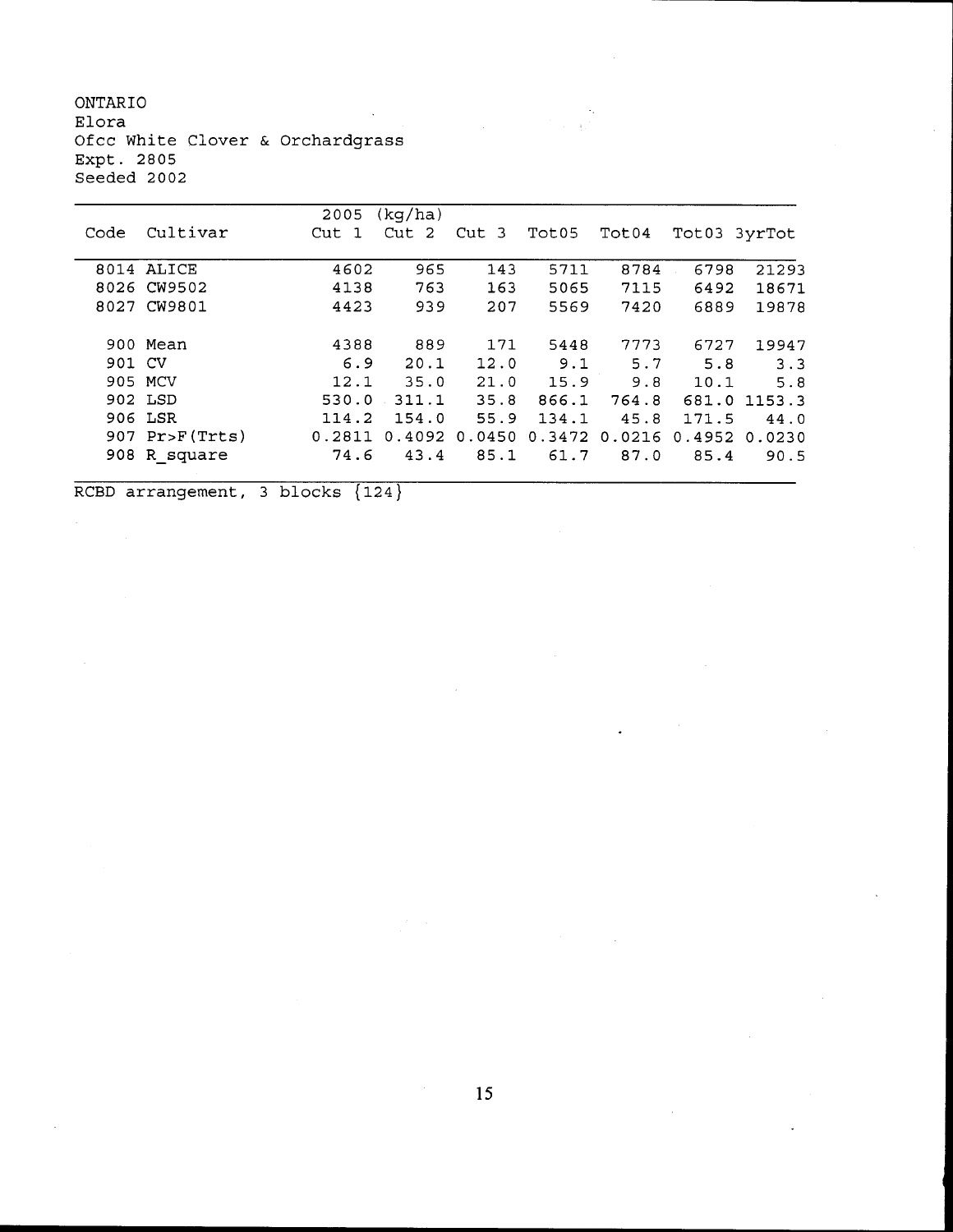ONTARIO Elora Orchardgrass Performance Expt. 2803 Seeded 2001

|                   | 2005   | (kg/ha)          |        |        |                   |        |              |
|-------------------|--------|------------------|--------|--------|-------------------|--------|--------------|
| Cultivar<br>Code  | Cut 1  | Cut <sub>2</sub> | Cut 3  | Tot05  | Tot <sub>03</sub> |        | Tot02 3yrTot |
| 3003 KAY          | 4498   | 648              | 857    | 6004   | 6366              | 7463   | 19833        |
| BARIDANA<br>3105  | 4058   | 755              | 986    | 5800   | 6534              | 8157   | 20490        |
| INTENSIV<br>3106  | 3845   | 841              | 1000   | 5685   | 6717              | 8220   | 20623        |
| OG2000VLA<br>3107 | 3252   | 713              | 710    | 4675   | 5849              | 7204   | 17728        |
| 900 Mean          | 3913   | 739              | 888    | 5541   | 6366              | 7761   | 19668        |
| 901 CV            | 5.0    | 10.6             | 8.0    | 4.5    | 5.5               | 8.2    | 3.8          |
| 905 MCV           | 6.5    | 13.7             | 10.4   | 5.8    | 7.1               | 10.6   | 4.9          |
| 902 LSD           | 252.6  | 101.1            | 92.5   | 323.0  | 452.8             | 823.2  | 968.1        |
| 906 LSR           | 20.3   | 52.6             | 31.9   | 24.3   | 52.1              | 81.1   | 33.4         |
| $907$ Pr>F(Trts)  | 0.0001 | 0.0393           | 0.0010 | 0.0002 | 0.0329            | 0.1223 | 0.0015       |
| 908 R square      | 90.7   | 85.5             | 91.0   | 91.2   | 72.9              | 58.7   | 83.8         |

 $\ddot{\phantom{0}}$ 

 $\mathcal{L}_{\mathcal{A}}$ 

RCBD arrangement, 4 blocks  ${1234}$ 

 $\hat{L}$ 

 $\sim$  .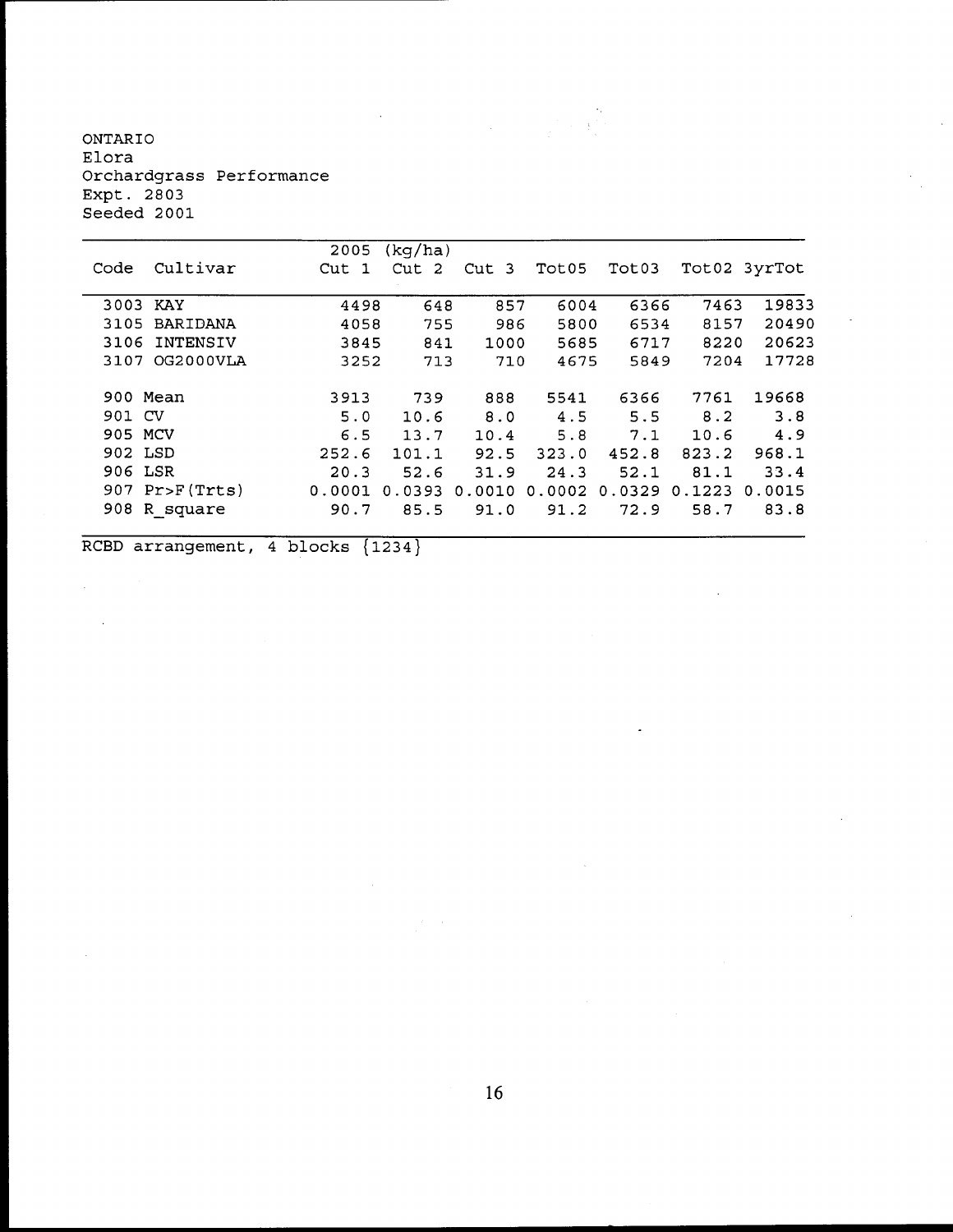ONTARIO Elora Late Orchardgrass Trial Expt. 2815 Seeded 2004

|      |            | 2005       | (kg/ha) |            |        |
|------|------------|------------|---------|------------|--------|
| Code | Cultivar   | Cut<br>- 1 | Cut 2   | Cut<br>- 3 | Tot05  |
| 3079 | OKAY       | 2836       | 1030    | 1212       | 5079   |
| 3096 | OG9401     | 2595       | 899     | 1094       | 4588   |
| 3108 | OG9704     | 3047       | 1139    | 1395       | 5581   |
| 3109 | COMMAND    | 3202       | 1274    | 1396       | 5872   |
| 3110 | OG01       | 3087       | 994     | 1239       | 5319   |
| 900  | Mean       | 2953       | 1067    | 1267       | 5288   |
| 901  | CV.        | 14.6       | 12.7    | 9.5        | 10.8   |
|      | 905 MCV    | 18.4       | 16.0    | 12.0       | 13.6   |
|      | 902 LSD    | 542.6      | 171.2   | 151.6      | 721.0  |
| 906  | LSR        | 89.3       | 45.6    | 50.2       | 56.1   |
| 907. | Pr>F(Trts) | 0.3441     | 0.0189  | 0.0176     | 0.0657 |
| 908  | R square   | 81.9       | 73.5    | 77.7       | 73.9   |

 $\lesssim 10$ 

RCBD arrangement, 4 blocks  $\{1234\}$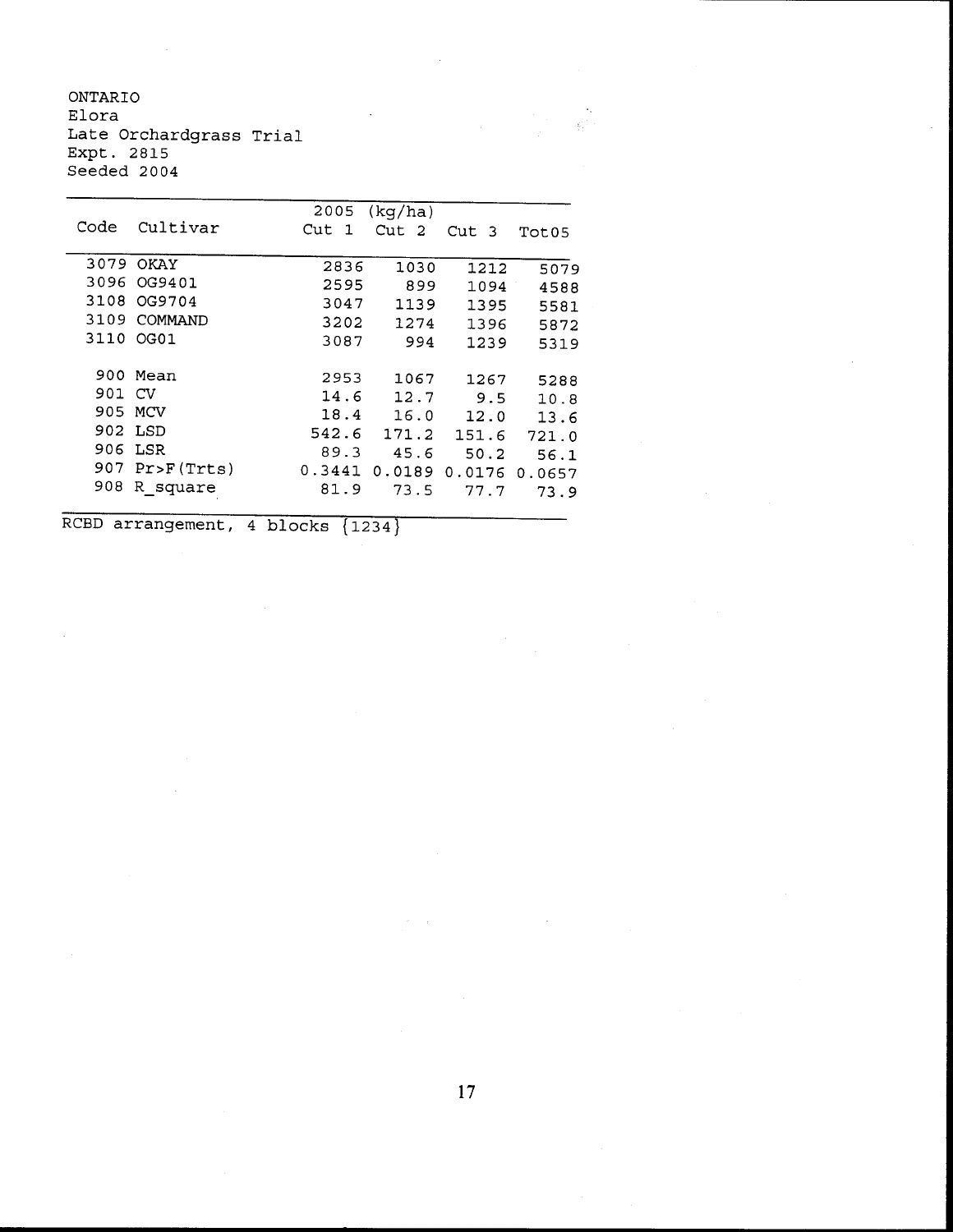ONTARIO Elora Tall Fescue Trial Expt. 2799 Seeded 2001

|        |                     | 2005   | (kg/ha)          |                  |        |        |        |              |              |
|--------|---------------------|--------|------------------|------------------|--------|--------|--------|--------------|--------------|
| Code   | Cultivar            | Cut 1  | Cut <sub>2</sub> | Cut <sub>3</sub> | Tot05  | Tot04  | Tot03  | Tot02 4yrTot |              |
|        | 5029 CAS-EA30       | 2796   | 1061             | 717              | 4574   | 6701   | 7252   | 6752         | 25280        |
|        |                     |        |                  |                  |        |        |        |              |              |
| 5030   | <b>BAROLEX</b>      | 2060   | 1141             | 766              | 3967   | 5882   | 6531   | 6810         | 23190        |
|        | 5523 COURTENAY      | 2420   | 1322             | 1164             | 4906   | 7084   | 7929   | 7752         | 27671        |
|        |                     |        |                  |                  |        |        |        |              |              |
|        | 900 Mean            | 2425   | 1175             | 882              | 4482   | 6556   | 7238   | 7105         | 25380        |
| 901 CV |                     | 8.7    | 11.3             | 12.5             | 8.8    | 9.3    | 4.6    | 4.4          | 4.3          |
|        | 905 MCV             | 12.0   | 15.5             | 17.1             | 12.0   | 12.8   | 6.3    | 6.1          | 5.9          |
|        | 902 LSD             | 291.2  | 182.0            | 151.0            | 539.0  | 838.3  | 459.2  |              | 434.3 1485.6 |
|        | 906 LSR             | 39.6   | 69.8             | 33.8             | 57.4   | 69.7   | 32.8   | 43.5         | 33.1         |
|        | 907 $Pr > F$ (Trts) | 0.0085 | 0.0761           | 0.0027           | 0.0387 | 0.0767 | 0.0036 | 0.0077       | 0.0038       |
|        | 908 R_square        | 83.4   | 85.1             | 90.8             | 82.1   | 78.2   | 87.6   | 91.6         | 86.8         |

 $\bar{\mathcal{A}}$ 

RCBD arrangement, 4 blocks {1234}

 $\sim 10$ 

 $\sim 10^7$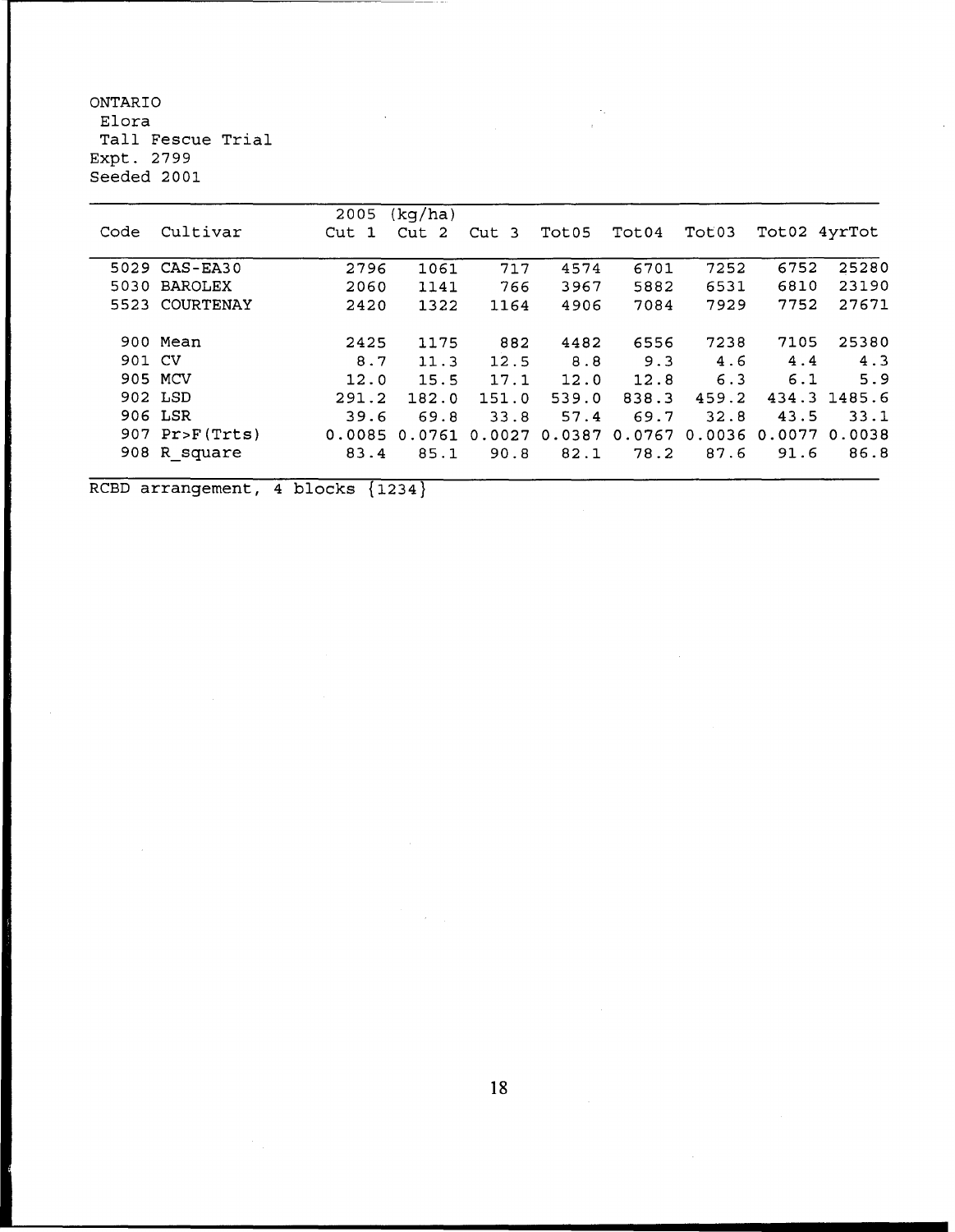ONTARIO Elora Ofcc Tall Fescue Trial 03 Expt. 2812 Seeded 2003

|        |                  | 2005             | (kq/ha) |        |
|--------|------------------|------------------|---------|--------|
| Code   | Cultivar         | Cut <sub>1</sub> | Cut 2   | Tot05  |
|        |                  |                  |         |        |
|        | 5026 SELECT      | 3098             | 1109    | 4180   |
| 5028   | CARNIVAL         | 3362             | 1347    | 4765   |
| 5031   | BOR 86218        | 2057             | 1500    | 3545   |
| 5523   | COURTENAY        | 2564             | 1624    | 4132   |
| 5526   | KOKANEE          | 2474             | 1731    | 4257   |
|        | 5527 MONTEBELLO  | 2694             | 1358    | 4039   |
|        |                  |                  |         |        |
|        | 900 Mean         | 2708             | 1445    | 4153   |
| 901 CV |                  | 13.3             | 9.5     | 8.3    |
| 905    | MCV              | 16.7             | 11.9    | 10.4   |
| 902    | LSD              | 451.3            | 171.5   | 430.0  |
| 906    | LSR              | 34.6             | 27.6    | 35.2   |
|        | $907$ Pr>F(Trts) | 0.0033           | 0.0006  | 0.0121 |
| 908    | R square         | 85.3             | 83.8    | 89.4   |
|        |                  |                  |         |        |

RCBD arrangement, 4 blocks {1234} Nearest-neighbour covariance adjusted.

 $\sim$   $\sim$ 

 $\sim$ 

 $\mathbf{r}$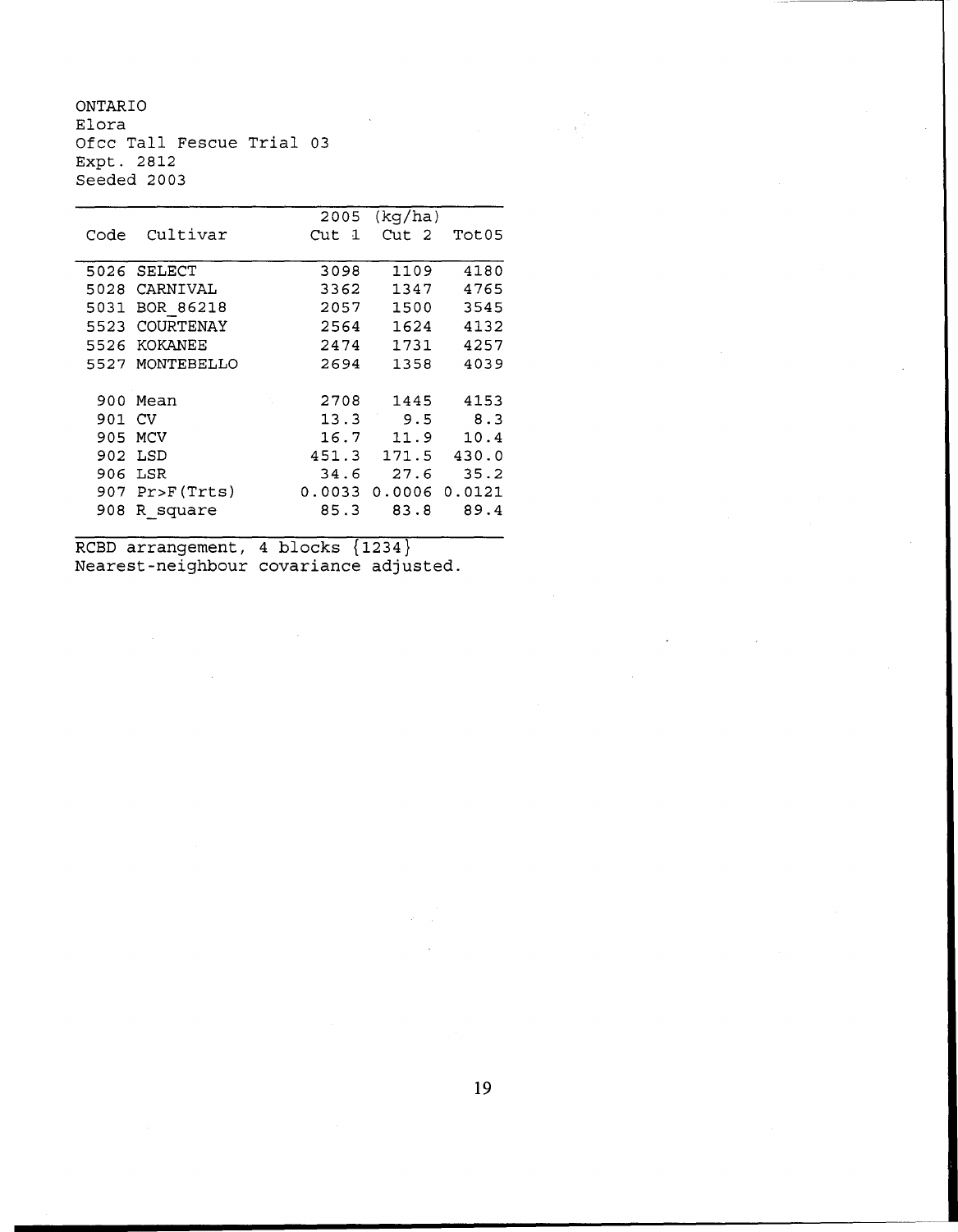ONTARIO New Liskeard Tall Fescue Registration Expt. 3003 Seeded 2003

|        |                  | 2005             | (kg/ha) |               |              |
|--------|------------------|------------------|---------|---------------|--------------|
| Code   | Cultivar         | Cut <sub>1</sub> | Tot05   |               | Tot04 2yrTot |
|        |                  |                  |         |               |              |
| 5008   | COMMON           | 5480             | 5480    | 11164         | 16644        |
| 5031   | BOR 86218        | 5830             | 5830    | 10614         | 16445        |
|        | 5523 COURTENAY   | 6640             | 6640    | 10829         | 17470        |
|        |                  |                  |         |               |              |
|        | 900 Mean         | 5984             | 5984    | 10869         | 16853        |
| 901 CV |                  | 7.7              | 7.7     | 4.4           | 3.6          |
|        | 905 MCV          | 10.6             | 10.6    | 6.1           | 5.0          |
|        | 902 LSD          | 631.3            | 631.3   | 662.5         | 839.2        |
|        | 906 LSR          | 54.4             | 54.4    | 120.5         | 81.9         |
|        | $907$ Pr>F(Trts) | 0.0299           | 0.0299  | 0.3355 0.1148 |              |
| 908    | R square         | 76.5             | 76.5    | 49.7          | 67.3         |
|        |                  |                  |         |               |              |

RCBD arrangement, 4 blocks {1234}

 $\hat{\mathcal{A}}$ 

 $\bullet$ 

 $\label{eq:2.1} \frac{1}{2} \sum_{i=1}^n \frac{1}{2} \sum_{j=1}^n \frac{1}{2} \sum_{j=1}^n \frac{1}{2} \sum_{j=1}^n \frac{1}{2} \sum_{j=1}^n \frac{1}{2} \sum_{j=1}^n \frac{1}{2} \sum_{j=1}^n \frac{1}{2} \sum_{j=1}^n \frac{1}{2} \sum_{j=1}^n \frac{1}{2} \sum_{j=1}^n \frac{1}{2} \sum_{j=1}^n \frac{1}{2} \sum_{j=1}^n \frac{1}{2} \sum_{j=1}^n \frac{$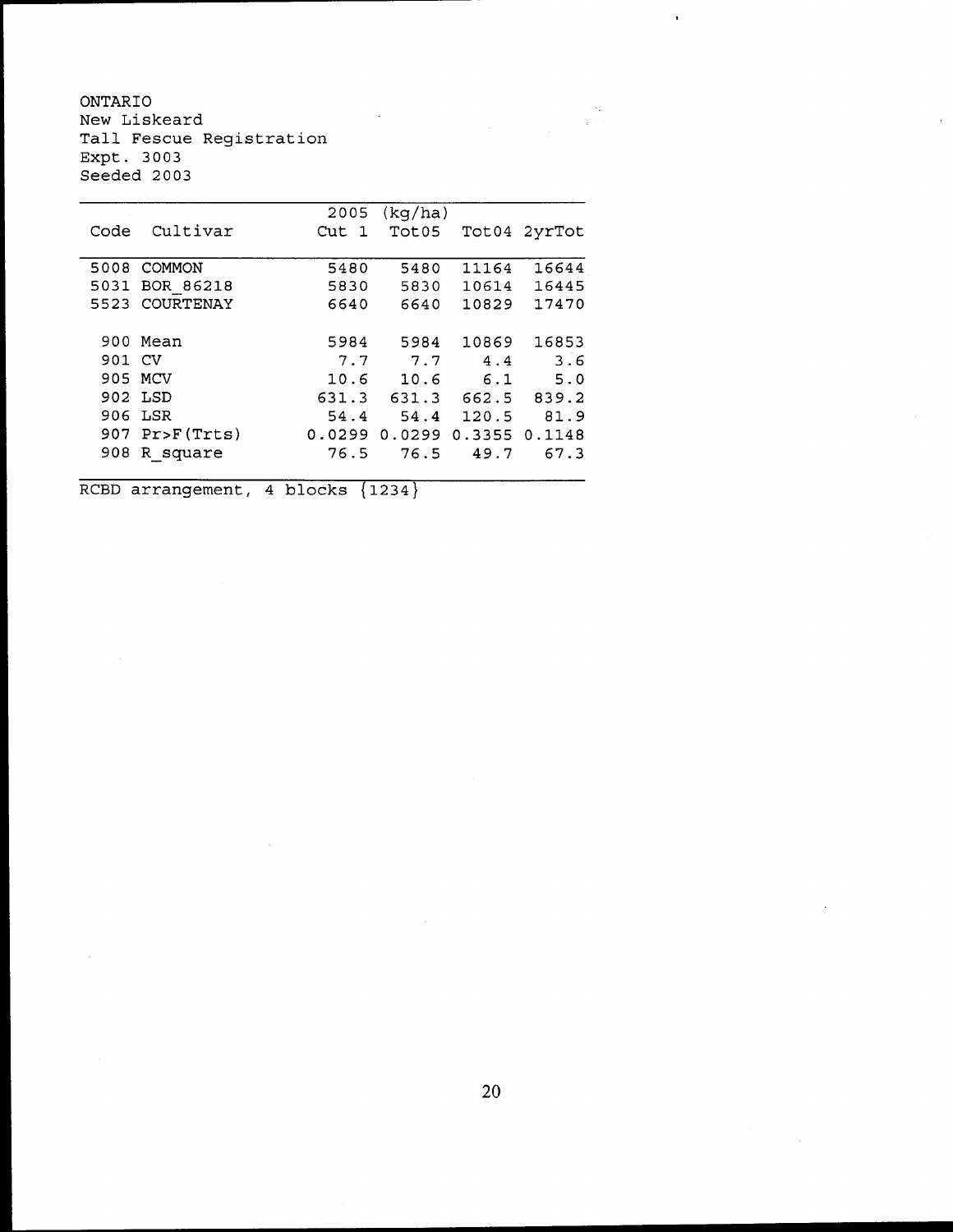ONTARIO New Liskeard Tall Fescue 2004 Expt. 4004 Seeded 2004

|        |                    |                  | 2005 (kg/ha) |
|--------|--------------------|------------------|--------------|
| Code   | Cultivar           | Cut <sub>1</sub> | Tot05        |
|        | 5032 EXCELLA       | 5669             | 5669         |
|        | 5523 COURTENAY     | 6328             | 6328         |
|        | 900 Mean           | 5999             | 5999         |
| 901 CV |                    | 4.0              | 4.0          |
|        | 905 MCV            | 6.7              | 6.7          |
|        | 902 LSD            | 399.8            | 399.8        |
|        | 906 LSR            | 60.7             | 60.7         |
|        | 907 $Pr > F(Trts)$ | 0.0331 0.0331    |              |
| 908    | R square           | 92.2             | 92.2         |

RCBD arrangement, 4 blocks  $\{1234\}$ 

**21**

 $\sim$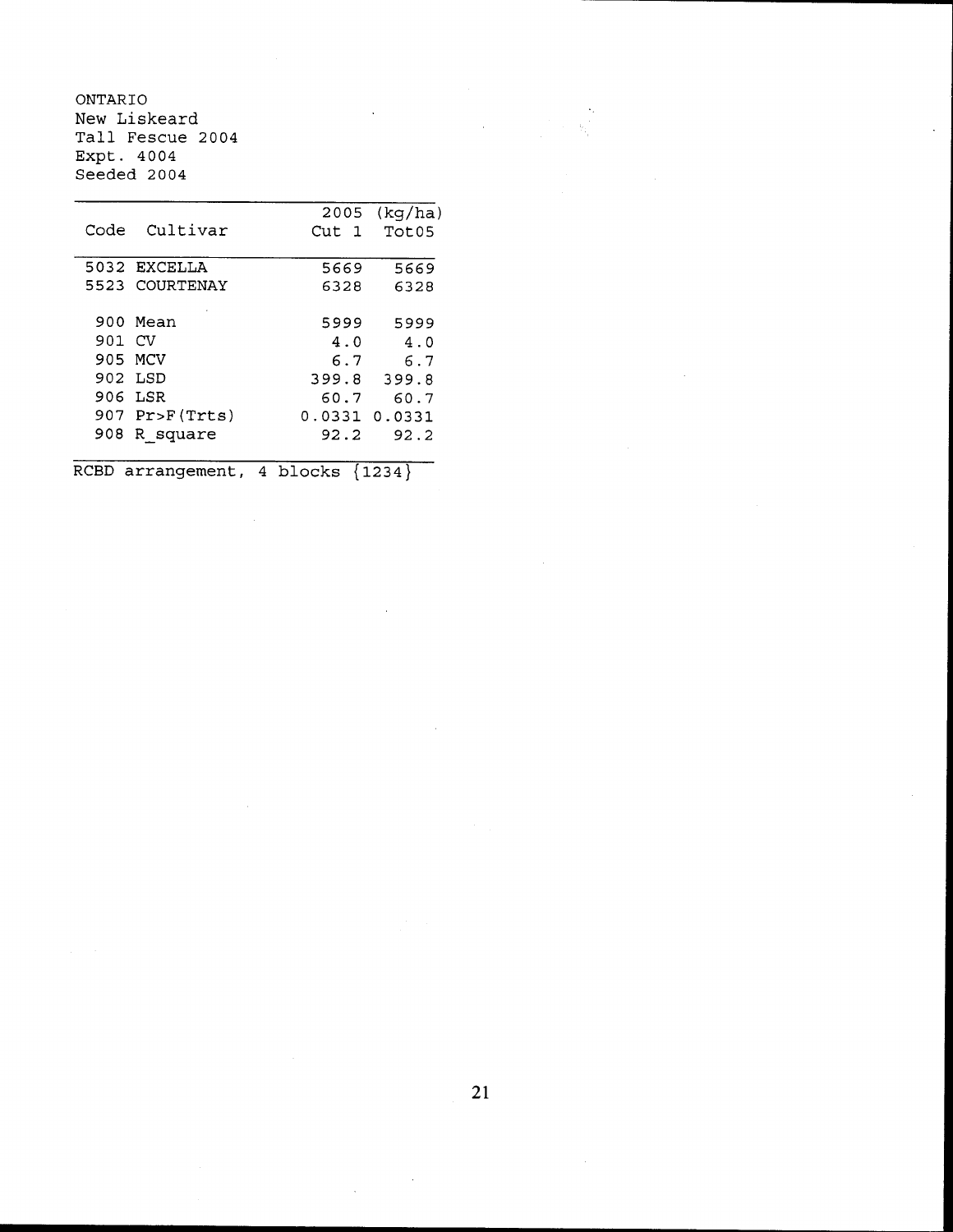ONTARIO Thunder Bay Tall Fescue 2004

 $\bar{z}$ 

Seeded 2004

| Code   | Cultivar         | Cut 1  | $2005$ (kg/ha)<br>Cut <sub>2</sub> | Tot05 |
|--------|------------------|--------|------------------------------------|-------|
|        |                  |        |                                    |       |
|        | 5032 EXCELLA     | 8110   | 3279                               | 11389 |
|        | 5523 COURTENAY   | 9099   | 2981                               | 12080 |
|        |                  |        |                                    |       |
|        | 900 Mean         | 8604   | 3130                               | 11735 |
| 901 CV |                  | 7.4    | 16.2                               | 7.6   |
|        | 902 LSD          | ΝS     | ΝS                                 | NS    |
|        | $907$ Pr>F(Trts) | 0.1163 | 0.4663 0.3538                      |       |

 $\overline{a}$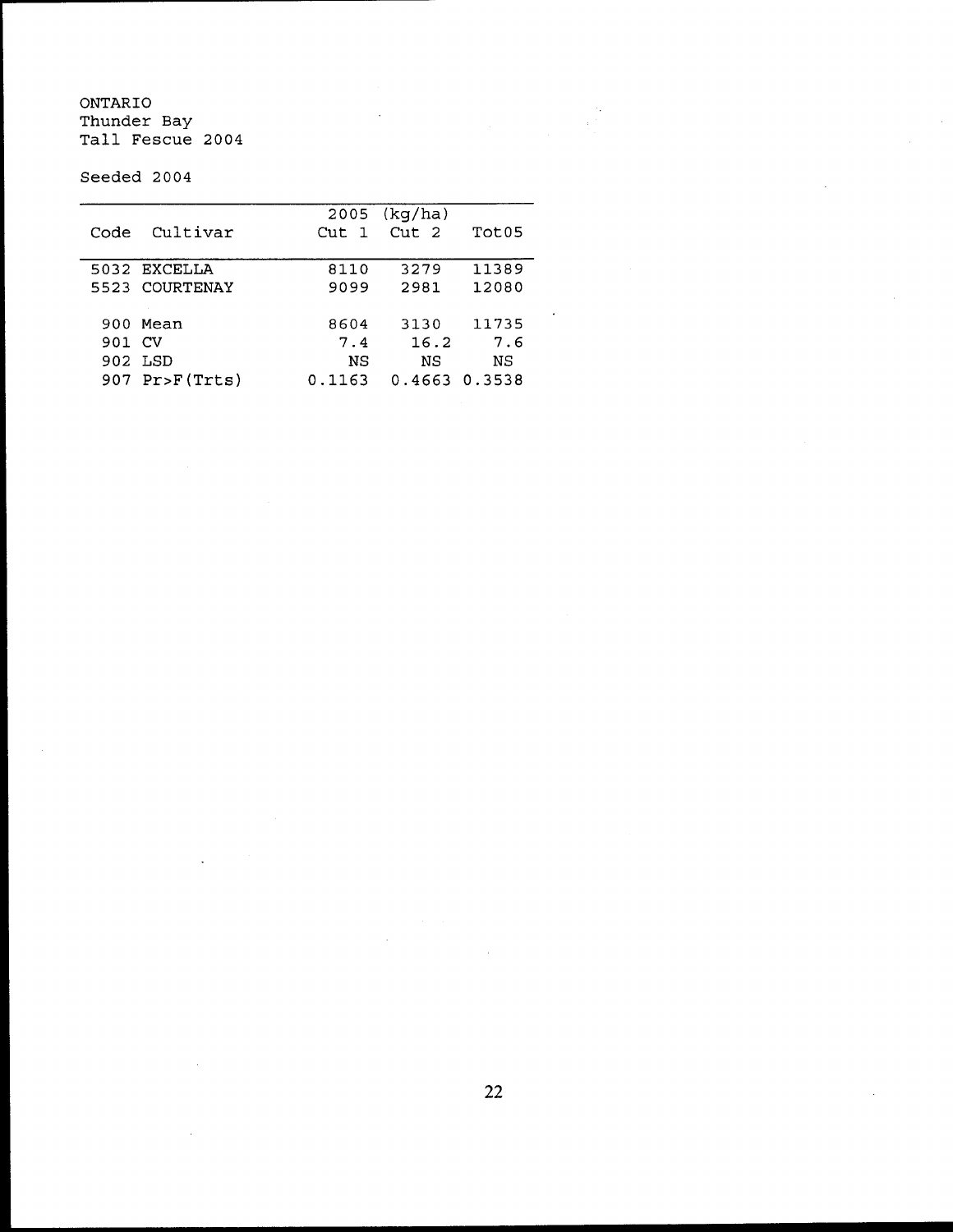ONTARIO Elora Early Timothy Trial Expt. 2801 Seeded 2001

|        |                  | 2005   | (kq/ha)   |        |                   |      |              |
|--------|------------------|--------|-----------|--------|-------------------|------|--------------|
| Code   | Cultivar         | Cut 1  | Cut<br>-2 | Tot05  | Tot <sub>03</sub> |      | Tot02 3yrTot |
| · 6030 | TORO             | 4342   | 623       | 4965   | 7350              | 9318 | 21632        |
| 6050   | RICHMOND         | 4316   | 537       | 4853   | 7295              | 8505 | 20653        |
|        | 6094 BARLIZA     | 3915   | 505       | 4420   | 5953              | 8849 | 19222        |
|        | 900 Mean         | 4191   | 555       | 4746   | 6866              | 8891 | 20502        |
| 901 CV |                  | 10.3   | 18.9      | 10.4   | 9.1               | 4.6  | 4.4          |
|        | 905 MCV          | 14.2   | 26.0      | 14.3   | 12.4              | 6.3  | 6.1          |
|        | 902 LSD          | 594.0  | 144.2     | 676.9  | 854.6             |      | 556.3 1248.7 |
|        | 906 LSR          | 139.2  | 122.3     | 124.3  | 61.2              | 68.4 | 51.8         |
|        | $907$ Pr>F(Trts) | 0.3589 | 0.3280    | 0.3256 | $0.0322$ $0.0764$ |      | 0.0266       |
|        | 908 R square     | 56.0   | 48.8      | 49.1   | 74.9              | 60.5 | 71.9         |
|        |                  |        |           |        |                   |      |              |

RCBD arrangement, 4 blocks  ${1234}$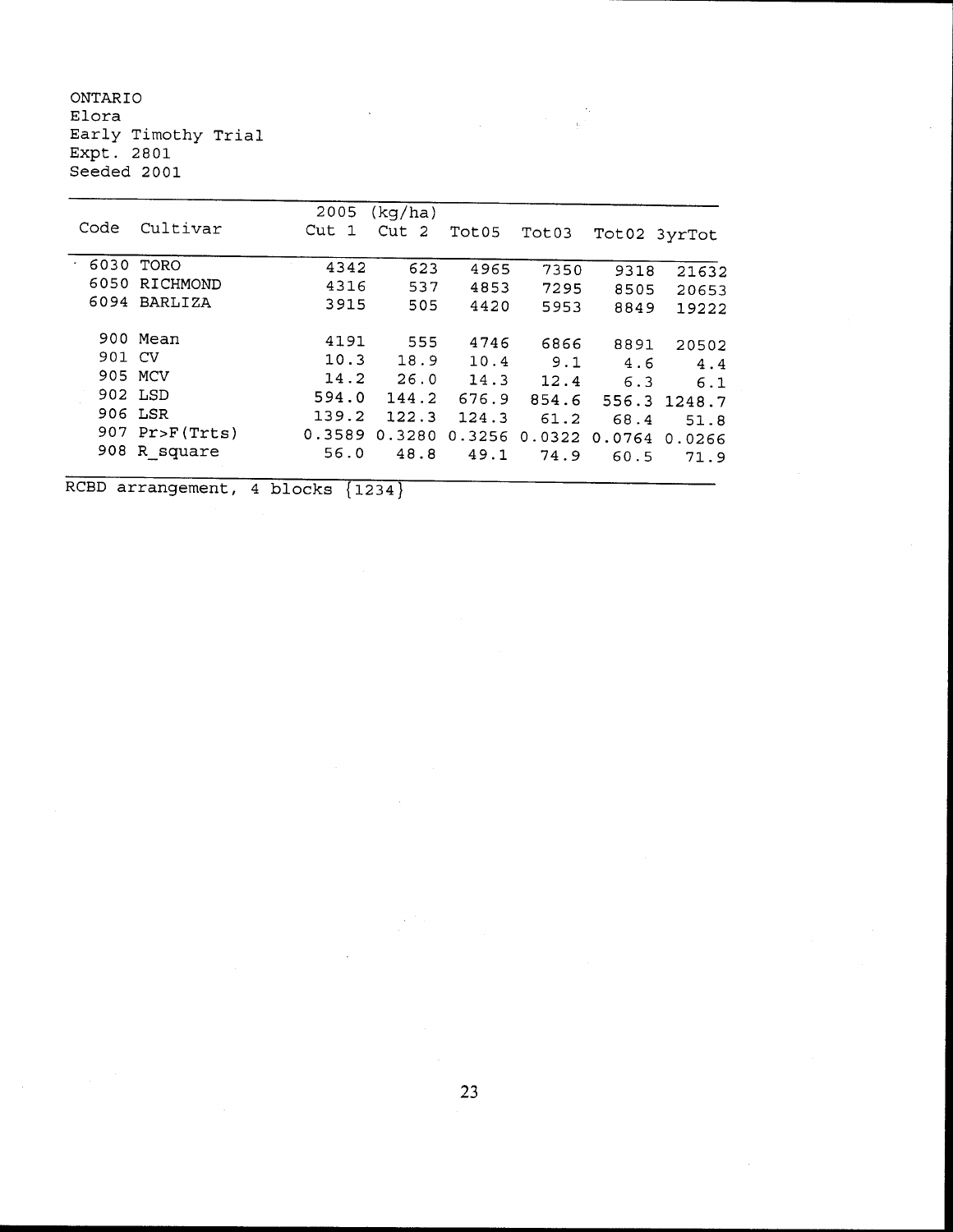ONTARIO Elora Early Timothy 2003 Expt. 2809 Seeded 2003

 $\mathcal{F}^{\text{max}}_{\text{max}}$ 

 $\bar{z}$ 

|        |                | 2005       | (kg/ha)              |       |
|--------|----------------|------------|----------------------|-------|
| Code   | Cultivar       | - 1<br>Cut | Cut <sub>2</sub>     | Tot05 |
|        |                |            |                      |       |
| 6030   | TORO           | 3526       | 764                  | 4290  |
| 6050   | RICHMOND       | 3014       | 600                  | 3614  |
|        | 6156 BOR 9911  | 2916       | 830                  | 3746  |
| 6160   | TM9901         | 3409       | 770                  | 4179  |
|        |                |            |                      |       |
| 900    | Mean           | 3216       | 741                  | 3957  |
| 901 CV |                | 11.4       | 12.7                 | 9.8   |
|        | 905 MCV        | 14.7       | 16.4                 | 12.7  |
|        | 902 LSD        | 473.2      | 121.5                | 503.7 |
|        | 906 LSR        | 77.6       | 52.9                 | 74.5  |
|        | 907 Pr>F(Trts) |            | 0.1123 0.0362 0.0974 |       |
| 908    | R square       | 83.4       | 89.1                 | 84.7  |
|        |                |            |                      |       |

RCBD arrangement, 4 blocks  $\{1234\}$ 

 $\mathcal{A}=\mathcal{A}$ 

 $\label{eq:2} \begin{split} \mathcal{L}_{\text{max}}(\mathbf{y}) = \mathcal{L}_{\text{max}}(\mathbf{y}) \mathcal{L}_{\text{max}}(\mathbf{y}) \\ = \mathcal{L}_{\text{max}}(\mathbf{y}) \mathcal{L}_{\text{max}}(\mathbf{y}) \mathcal{L}_{\text{max}}(\mathbf{y}) \mathcal{L}_{\text{max}}(\mathbf{y}) \mathcal{L}_{\text{max}}(\mathbf{y}) \mathcal{L}_{\text{max}}(\mathbf{y}) \mathcal{L}_{\text{max}}(\mathbf{y}) \mathcal{L}_{\text{max}}(\mathbf{y}) \mathcal{L}_{\text{max}}(\mathbf{y}) \$ 

L.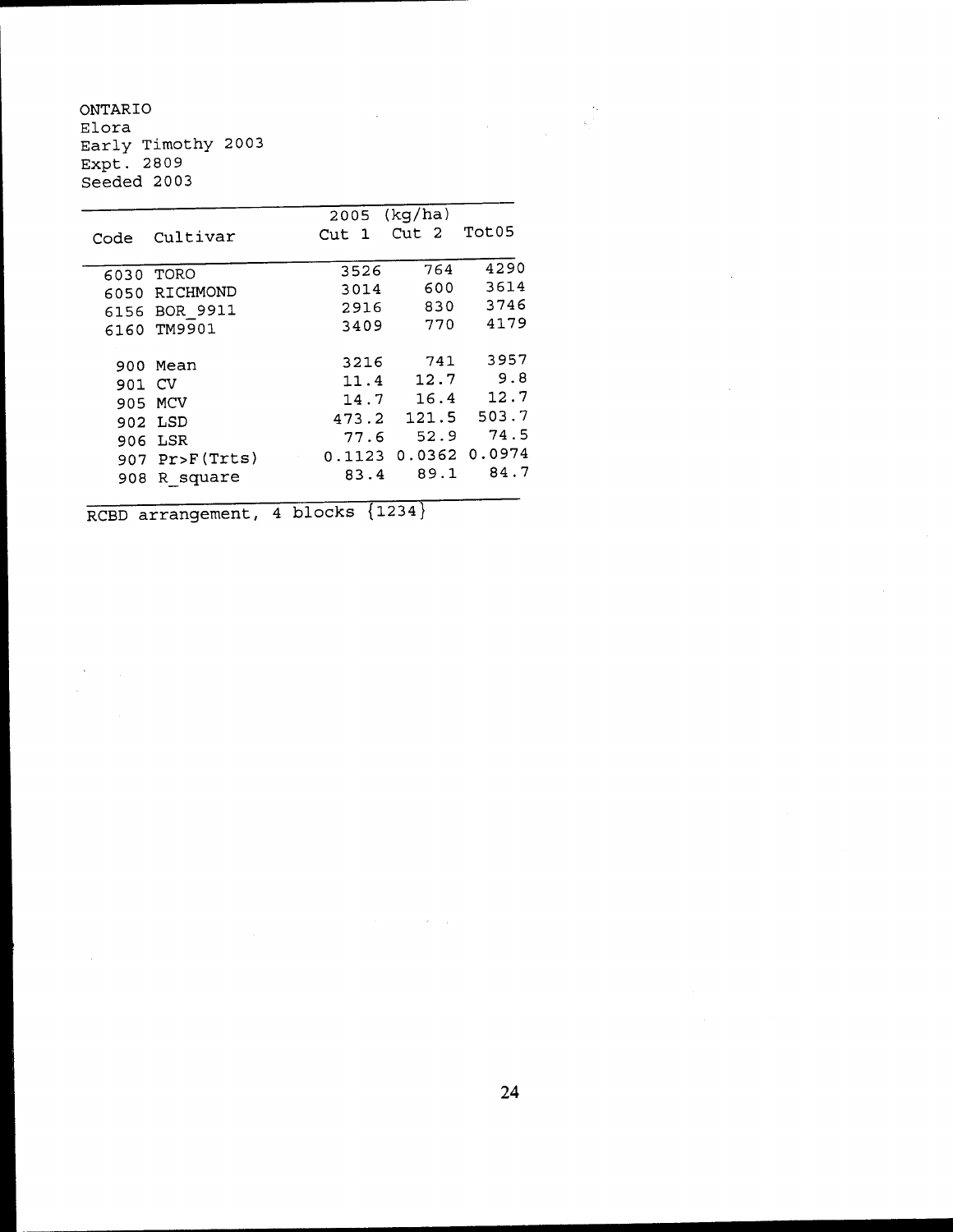ONTARIO New Liskeard Timothy registration test Expt. 3002 Seeded 2003

|        |                  | 2005             | (kg/ha)              |            |              |
|--------|------------------|------------------|----------------------|------------|--------------|
| Code   | Cultivar         | Cut <sub>1</sub> | Tot05                |            | Tot04 2yrTot |
|        |                  |                  |                      |            |              |
|        | 6002 CLIMAX      | 5855             | 5855                 | 8249       | 14104        |
| 6026   | ITASCA           | 6082             | 6082                 | 9352       | 15434        |
| 6030   | TORO             | 6041             | 6041                 | 9484       | 15524        |
| 6050   | RICHMOND         | 6547             | 6547                 | 9786       | 16333        |
|        | 6156 BOR 9911    | 6231             | 6231                 | 9035       | 15266        |
|        | 6157 YPRA-7      | 5723             | 5723                 | 10309      | 16032        |
|        | 6158 YPCB-4      | 6443             | 6443                 | 9539       | 15982        |
|        | 6159 YPTB-2      | 6615             | 6615                 | 10366      | 16981        |
|        |                  |                  |                      |            |              |
|        | 900 Mean         | 6192             | 6192                 | 9515       | 15707        |
| 901 CV |                  |                  | 9.9 9.9 5.3          |            | 5.8          |
| 905    | MCV              | 12.0             |                      | $12.0$ 6.5 | 7.1          |
|        | 902 LSD          |                  | 744.9 744.9          |            | 617.7 1117.6 |
|        | 906 LSR          | 83.5             | 83.5                 | 29.2       | 38.9         |
|        | $907$ Pr>F(Trts) | 0.3843           | 0.3843 0.0002 0.0132 |            |              |
|        | 908 R_square     | 40.4             | 40.4                 | 75.3       | 56.0         |
|        |                  |                  |                      |            |              |

RCBD arrangement, 4 blocks {1234}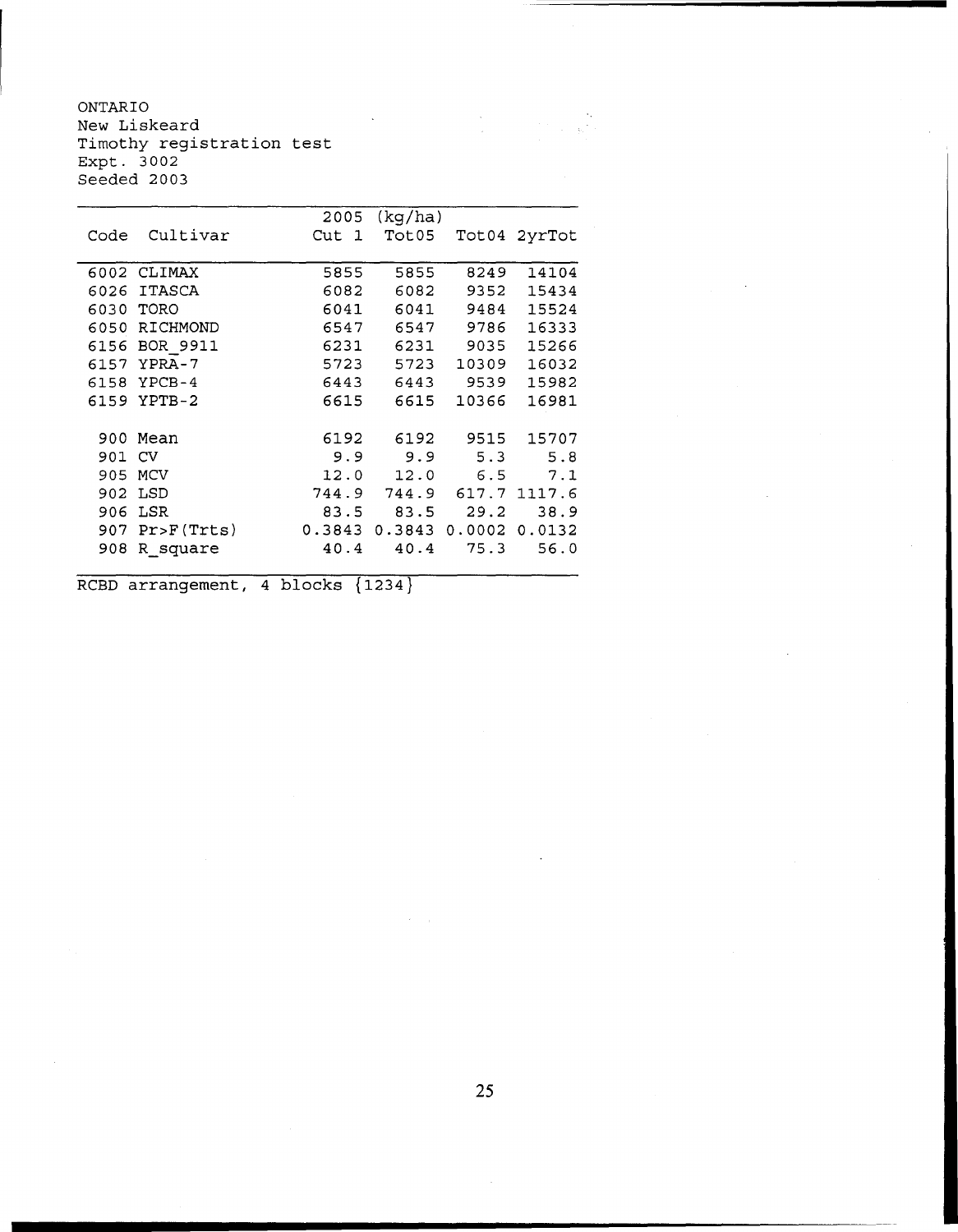ONTARIO Elora Late Timothy Trial Expt. 2800 Seeded 2001

|      |               | 2005             | (kg/ha) |        |                    |        |
|------|---------------|------------------|---------|--------|--------------------|--------|
| Code | Cultivar      | Cut <sub>1</sub> | Tot05   |        | Tot03 Tot02 3yrTot |        |
|      |               |                  |         |        |                    |        |
| 6002 | <b>CLIMAX</b> | 4908             | 4908    | 9541   | 8618               | 22769  |
| 6026 | <b>ITASCA</b> | 4715             | 4715    | 9589   | 8458               | 22848  |
| 6086 | ALEXANDER     | 5429             | 5429    | 9080   | 9224               | 23900  |
| 6116 | SAGUENAY      | 4849             | 4849    | 8538   | 9482               | 22775  |
| 6138 | <b>AURORA</b> | 5648             | 5648    | 9676   | 9805               | 24900  |
| 6154 | SF8904        | 4518             | 4518    | 8922   | 8445               | 21873  |
| 6155 | AC ANTOINE    | 5425             | 5425    | 9301   | 9631               | 24736  |
|      |               |                  |         |        |                    |        |
| 900  | Mean          | 5070             | 5070    | 9235   | 9095               | 23400  |
| 901  | CV            | 11.4             | 11.4    | 7.9    | 4.6                | 4.7    |
| 905  | MCV           | 14.0             | 14.0    | 9.7    | 5.7                | 5.8    |
| 902  | LSD           | 711.9            | 711.9   | 895.8  | 515.5              | 1349.5 |
| 906  | LSR           | 63.0             | 63.0    | 78.7   | 37.9               | 44.6   |
| 907  | Pr>F(Trts)    | 0.1271           | 0.1271  | 0.4271 | 0.0043             | 0.0154 |
| 908  | R square      | 67.6             | 67.6    | 48.6   | 81.7               | 72.5   |
|      |               |                  |         |        |                    |        |

 $\ddot{\phantom{a}}$ 

RCBD arrangement, 4 blocks  $\{1234\}$ Nearest-neighbour covariance adjusted.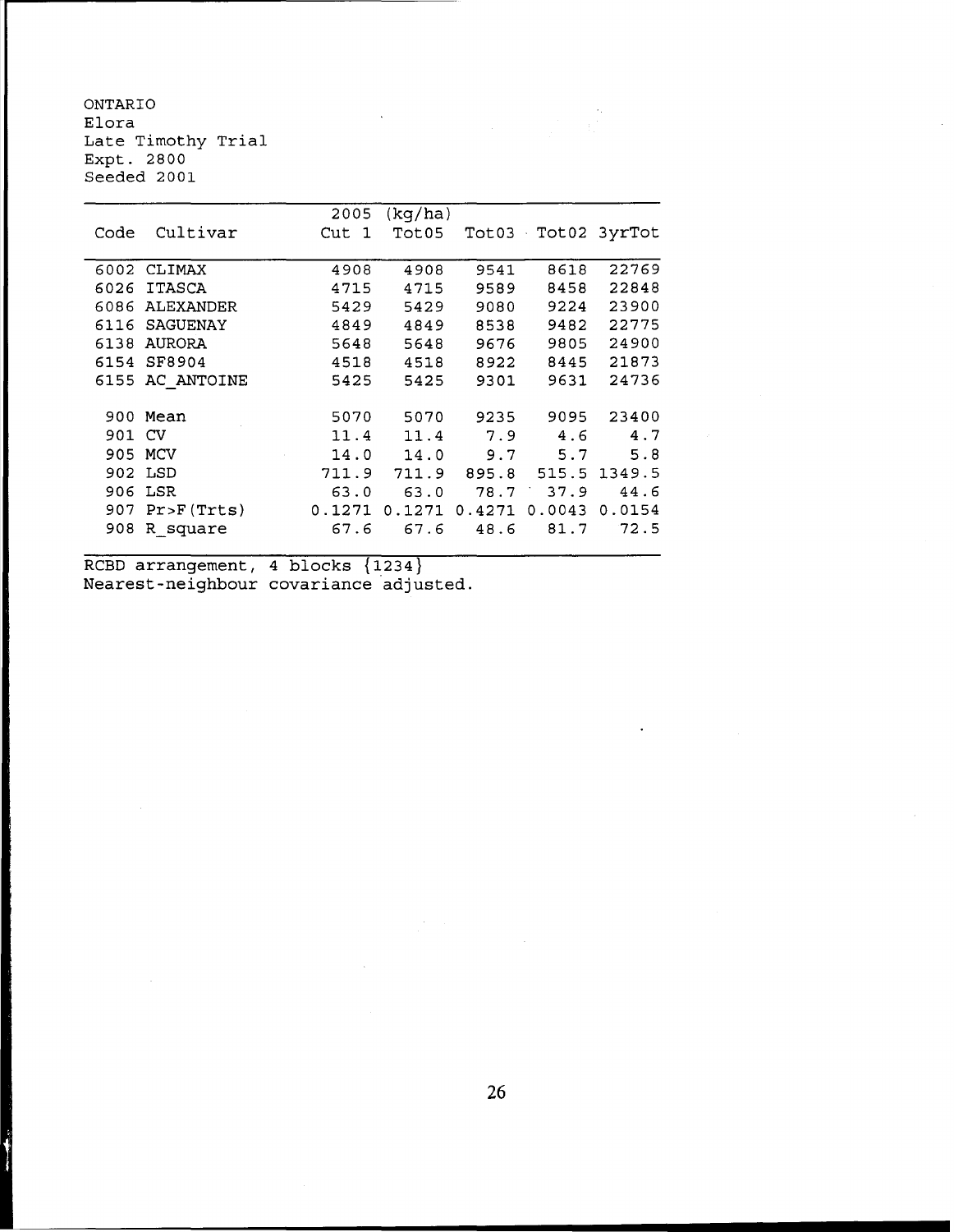ONTARIO Elora Ofcc Late Timothy 2003 Expt. 2810 Seeded 2003

|        |             | 2005   | (kq/ha) |
|--------|-------------|--------|---------|
| Code   | Cultivar    | Cut 1  | Tot05   |
|        |             |        |         |
|        | 6002 CLIMAX | 3619   | 3619    |
|        | 6026 ITASCA | 4633   | 4633    |
|        | 6157 YPRA-7 | 4584   | 4584    |
|        | 6158 YPCB-4 | 3815   | 3815    |
|        | 6159 YPTB-2 | 4657   | 4657    |
|        |             |        |         |
|        | 900 Mean    | 4261   | 4261    |
| 901 CV |             | 6.7    | 6.7     |
|        | 905 MCV     | 8.5    | 8.5     |
|        | 902 LSD     | 361.7  | 361.7   |
|        | 906 LSR     | 34.8   | 34.8    |
| 907    | Pr>F(Trts)  | 0.0004 | 0.0004  |
| 908    | R square    | 87.7   | 87.7    |
|        |             |        |         |

RCBD arrangement, 4 blocks  ${1234}$ 

 $\sim$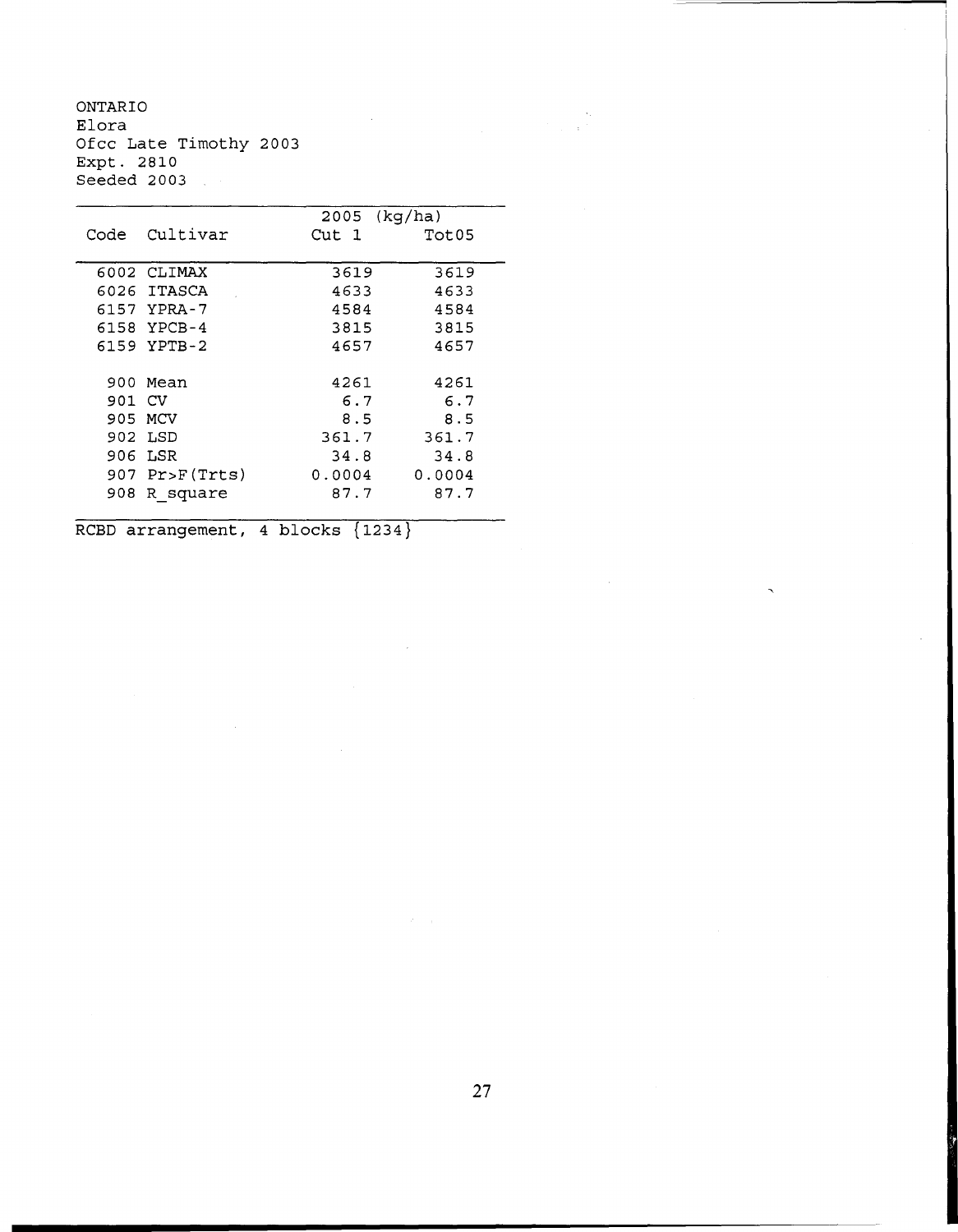ONTARIO New Liskeard Late timothy registration Expt. 4002 Seeded 2004

|        |                  | 2005          | (kq/ha) |
|--------|------------------|---------------|---------|
| Code   | Cultivar         | Cut 1         | Tot05   |
|        |                  |               |         |
|        | $6002$ CLIMAX    | 5175          | 5175    |
|        | 6026 ITASCA      | 5282          | 5282    |
|        | 6161 NS04-T01    | 5143          | 5143    |
|        |                  |               |         |
|        | 900 Mean         | 5200          | 5200    |
| 901 CV |                  | 7.6           | 7.6     |
|        | 905 MCV          | 10.5          | 10.5    |
|        | 902 LSD          | 545.3         | 545.3   |
|        | 906 LSR          | 393.4         | 393.4   |
|        | $907$ Pr>F(Trts) | 0.8728 0.8728 |         |
| 908    | R square         | 70.7          | 70.7    |
|        |                  |               |         |

RCBD arrangement, 4 blocks {1234}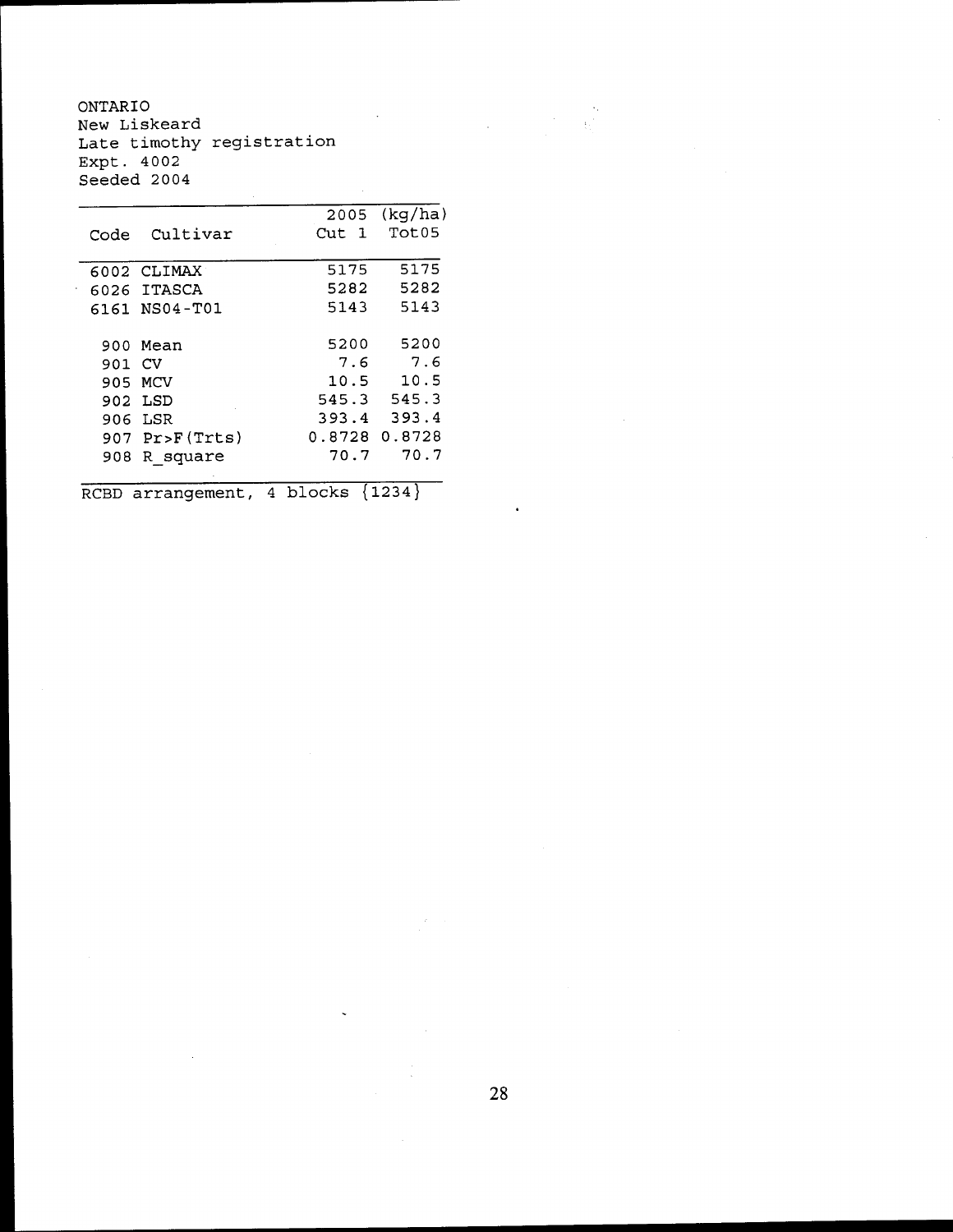ONTARIO Thunder Bay Late timothy registration Seeded 2004

 $\bar{z}$ 

÷.

| Code   | Cultivar                                    | Cut 1 Cut 2                    | $2005$ (kq/ha)                 | Tot05                           |
|--------|---------------------------------------------|--------------------------------|--------------------------------|---------------------------------|
|        | 6002 CLIMAX<br>6026 ITASCA<br>6161 NS04-T01 | 5719<br>8151<br>7710           | 3440<br>3047<br>5091           | 9158<br>11198<br>12801          |
| 901 CV | 900 Mean<br>902 LSD<br>907 Pr>F(Trts)       | 7193<br>15.1<br>1880<br>0.0412 | 3859<br>20.5<br>1367<br>0.0231 | 11053<br>10.3<br>1971<br>0.0115 |

Ÿ,

 $\sim 10$ 

 $\mathbb{R}^2$ 

 $\Delta \sim 10^{-11}$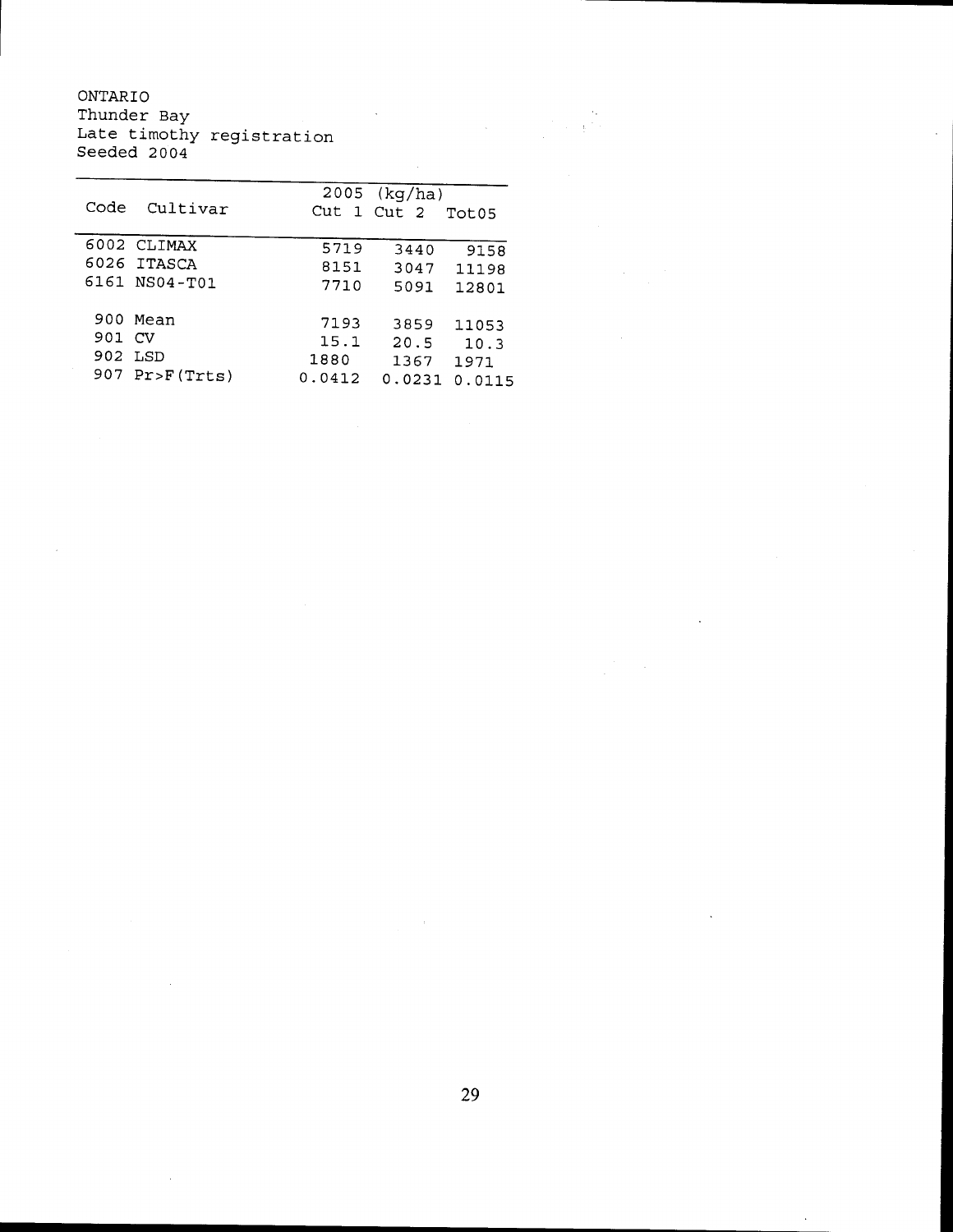ONTARIO Kemptville Late Timothy 2004 Expt. 2850 Seeded 2004

|                  | 2005             |                  |                                                                                                 |
|------------------|------------------|------------------|-------------------------------------------------------------------------------------------------|
| Cultivar         | Cut <sub>1</sub> | Cut <sub>2</sub> | Tot05                                                                                           |
| 6002 CLIMAX      | 6469             | 1736             | 8206                                                                                            |
| 6026 ITASCA      | 6917             | 3018             | 9935                                                                                            |
| 6161 NS04-T01    |                  | 3749             | 11782                                                                                           |
| 900 Mean         | 7140             | 2835             | 9974                                                                                            |
| 901 CV           |                  |                  | 7.3                                                                                             |
| 905 MCV          | 14.0             |                  |                                                                                                 |
| 902 LSD          |                  |                  |                                                                                                 |
| 906 LSR          | 64.0             |                  | 25.1 27.9                                                                                       |
| $907$ Pr>F(Trts) |                  |                  |                                                                                                 |
| 908 R square     | 89.3             | 91.5             | 94.4                                                                                            |
|                  |                  |                  | (kq/ha)<br>8033<br>$10.2$ 13.0<br>17.8 10.0<br>1000.2 505.5 997.3<br>$0.0550$ $0.0010$ $0.0017$ |

RCBD arrangement, 4 blocks  $\{1234\}$ 

 $\sim$   $\sim$ 

 $\sim$   $\sim$ 

 $\sim 10^7$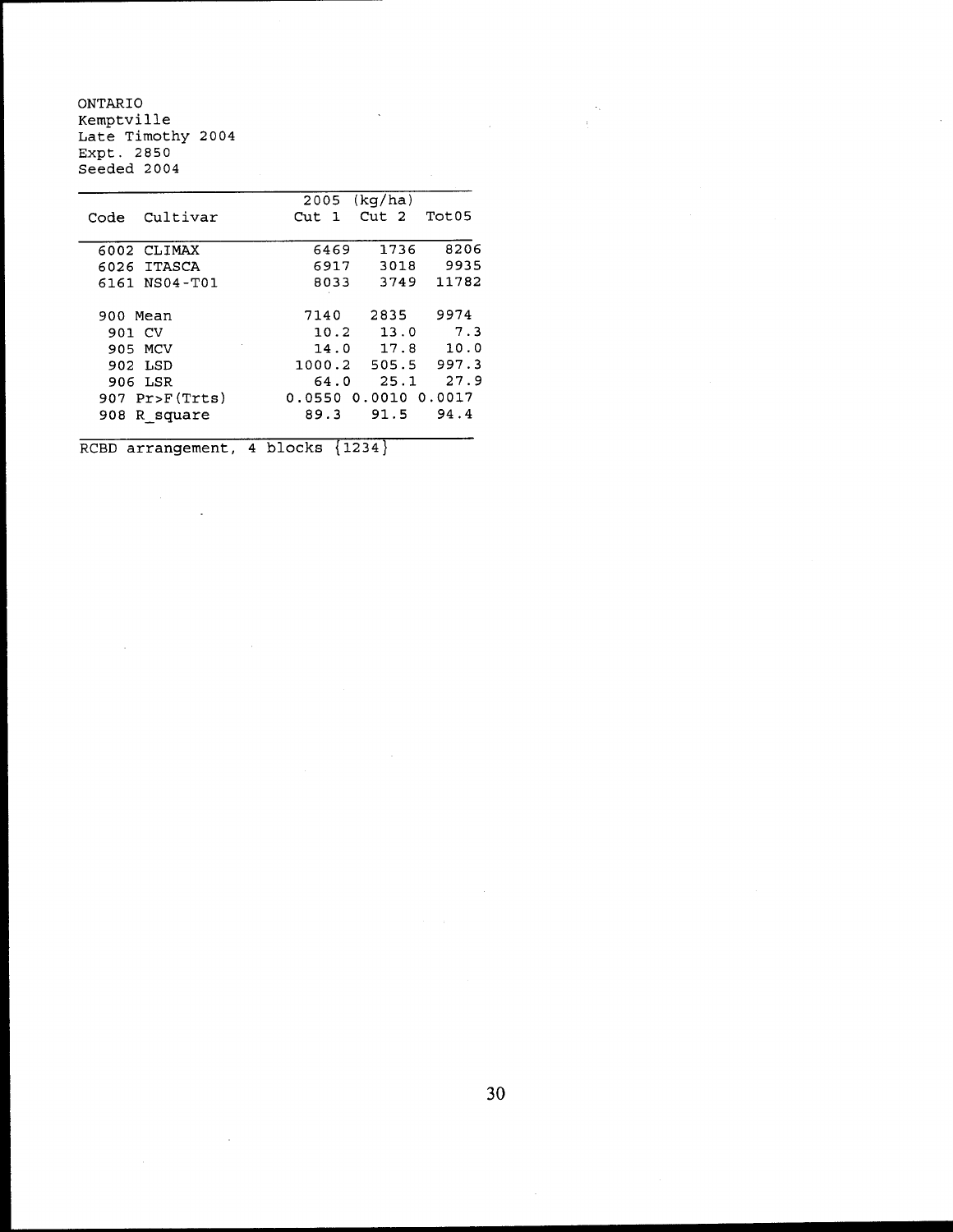ONTARIO Kemptville Reed Canary 2004 Expt. 2849 Seeded 2004

|                  |                      | 2005 (kg/ha)     |       |
|------------------|----------------------|------------------|-------|
| Cultivar<br>Code | Cut <sub>1</sub>     | Cut <sub>2</sub> | Tot05 |
|                  |                      |                  |       |
| 5013 PALATON     | 7341                 | 5331             | 12672 |
| 5036 PR04-01     | 8644                 | 5596             | 14240 |
| 900 Mean         | 7992                 | 5464             | 13456 |
| 901 CV           | 9.2                  | 4.9              | 7.0   |
| 905 MCV          | 15.4                 | 8.2              | 11.6  |
| 902 LSD          | 1228.9               | 449.1 1557.3     |       |
| 906 LSR          | 94.3                 | 169.5            | 99.3  |
| 907 Pr>F(Trts)   | 0.0892 0.2594 0.0994 |                  |       |
| 908<br>R square  | 86.6                 | 92.3             | 84.9  |
|                  |                      |                  |       |

RCBD arrangement, 4 blocks  ${1234}$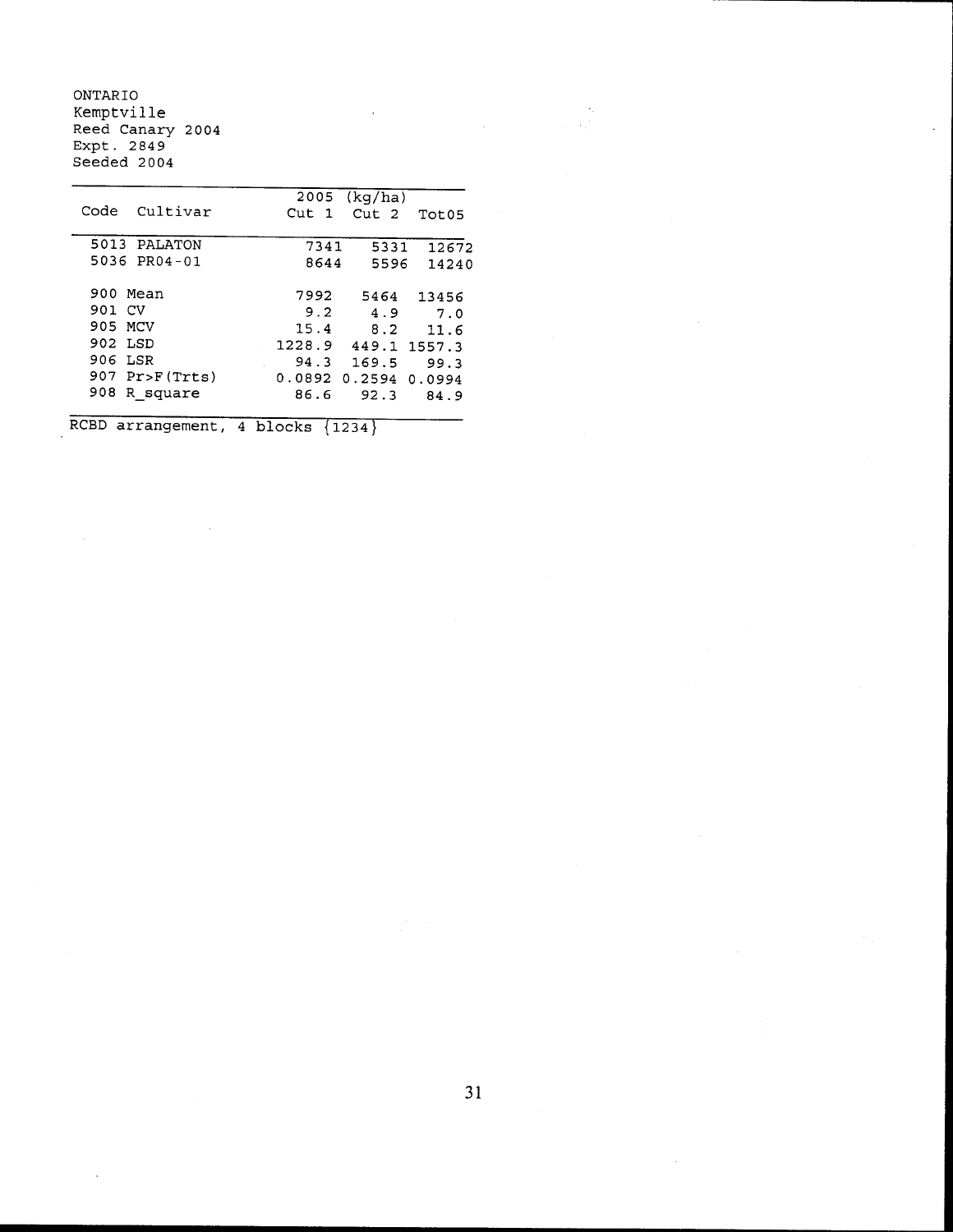ONTARIO New Liskeard Reed Canary Test 2004 Expt. 4005 Seeded 2004

|        |                |                  | 2005 (kg/ha) |
|--------|----------------|------------------|--------------|
| Code   | Cultivar       | Cut <sub>1</sub> | Tot05        |
|        |                |                  |              |
|        | 5013 PALATON   | 7752             | 7752         |
|        | 5036 PR04-01   | 7332             | 7332         |
|        |                |                  |              |
|        | 900 Mean       | 7542             | 7542         |
| 901 CV |                | 10.1             | 10.1         |
|        | 905 MCV        | 16.7             | 16.7         |
|        | 902 LSD        | 1262.2 1262.2    |              |
|        | 906 LSR        | 300.3            | 300.3        |
|        | 907 Pr>F(Trts) | 0.4930           | 0.4930       |
|        |                | 68.0             | 68.0         |
| 908    | R square       |                  |              |
|        |                |                  |              |

 $\mathcal{L}^{\mathcal{A}}$ 

RCBD arrangement, 4 blocks  $\{1234\}$ 

 $\mathbf{r}$ 

 $\hat{\mathcal{L}}$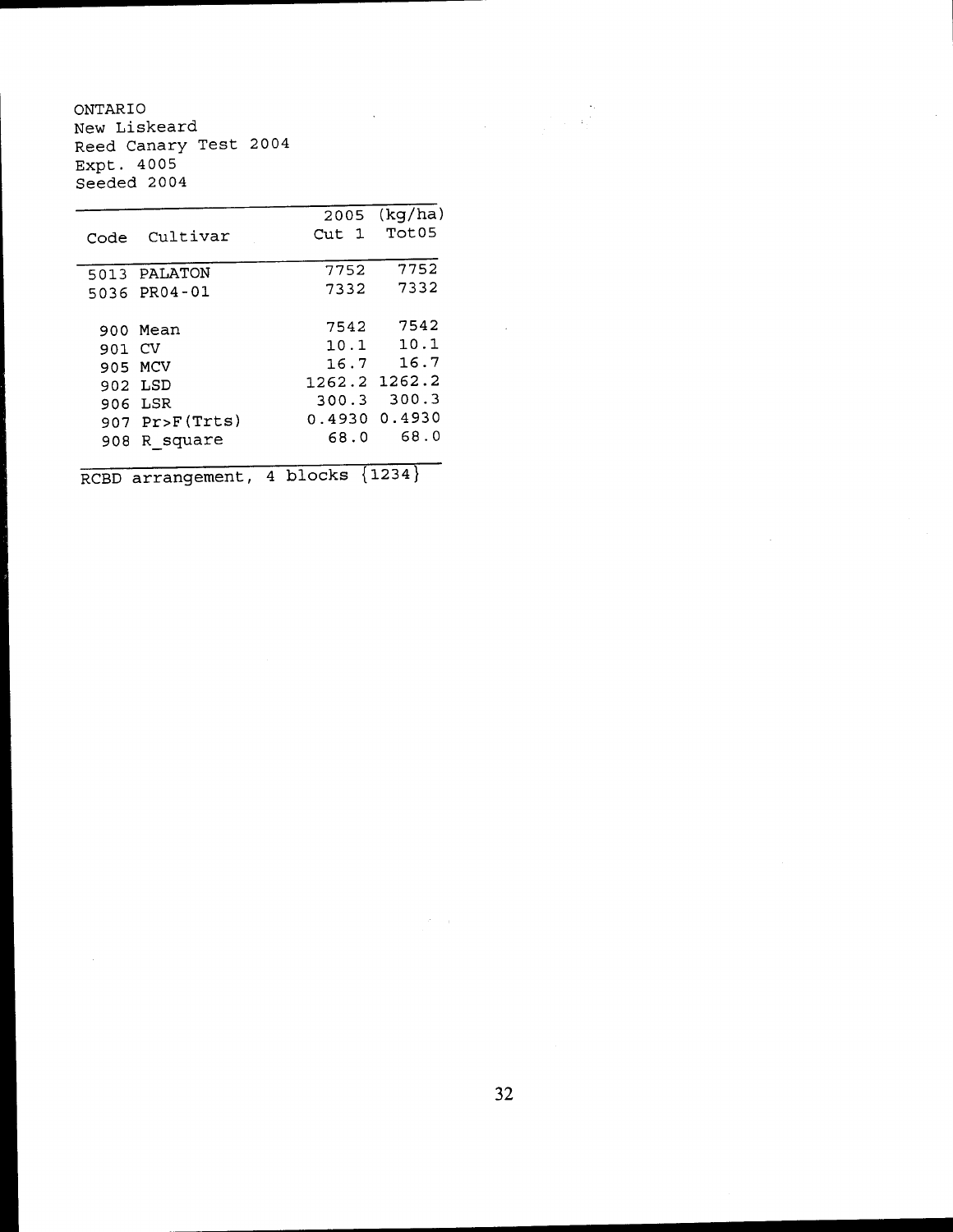ONTARIO Thunder Bay Reed Canary Test 2004 Seeded 2004

| Code   | Cultivar       |        | $2005$ (kg/ha)<br>Cut 1 Cut 2 | Tot <sub>05</sub> |
|--------|----------------|--------|-------------------------------|-------------------|
|        | 5013 PALATON   | 9268   | 3630                          | 12899             |
|        | 5036 PR04-01   | 8965   | 3701                          | 12666             |
|        | 900 Mean       | 9117   | 3665                          | 12782             |
| 901 CV |                | 3.5    | 8.0                           | 3.3               |
|        | 902 LSD        | ΝS     | NS                            | ΝS                |
|        | 907 Pr>F(Trts) | 0.2689 | 0.7550                        | 0.4877            |

 $\sim$ 

 $\sqrt{\frac{2}{3}}$ 

 $\mathcal{L}^{\text{max}}_{\text{max}}$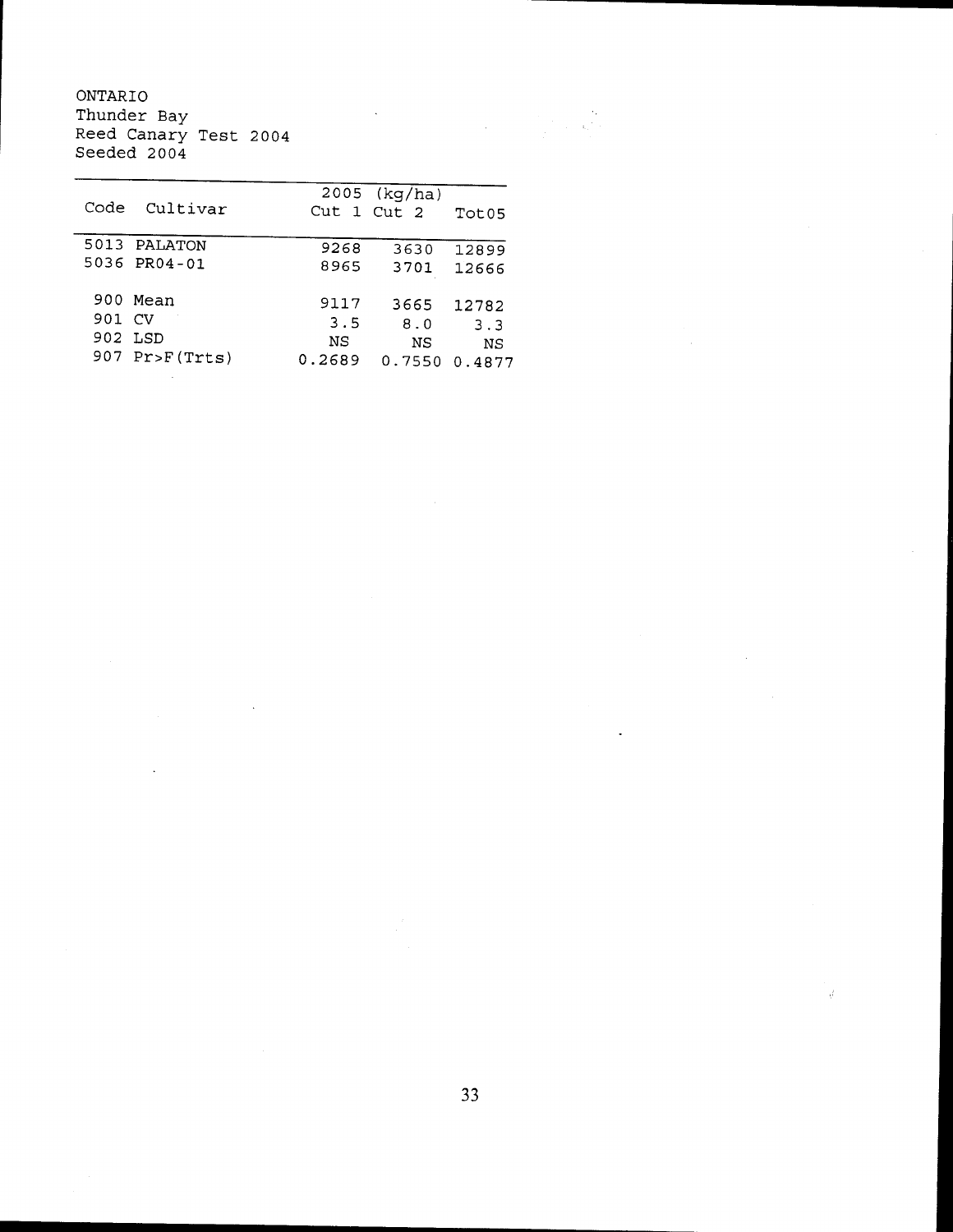ONTARIO Kemptville Meadow Fescue 2004 Expt. 2851 Seeded 2004

|         |                  | 2005             | (kg/ha)          |              |
|---------|------------------|------------------|------------------|--------------|
| Code    | Cultivar         | Cut <sub>1</sub> | Cut <sub>2</sub> | Tot05        |
| 5033    | MIMER            | 6611             | 1878             | 8489         |
|         | 5034 EPIC        | 7464             | 2000             | 9464         |
|         | 5035 MERIFEST    | 5754             | 2129             | 7883         |
|         | 900 Mean         | 6610             | 2002             | 8612         |
| 901 CV  |                  | 10.7             | 17.1             | 7.0          |
| 905 MCV |                  |                  | 18.6 29.8        | 12.2         |
| 902 LSD |                  | 1226.3           |                  | 596.5 1051.6 |
| 906 LSR |                  | 71.7             | 237.5            | 66.5         |
|         | $907$ Pr>F(Trts) | 0.0978           | 0.6944 0.0775    |              |
| 908     | R square         | 75.7             | 59.7             | 77.8         |
|         |                  |                  |                  |              |

RCBD arrangement, 3 blocks {123 }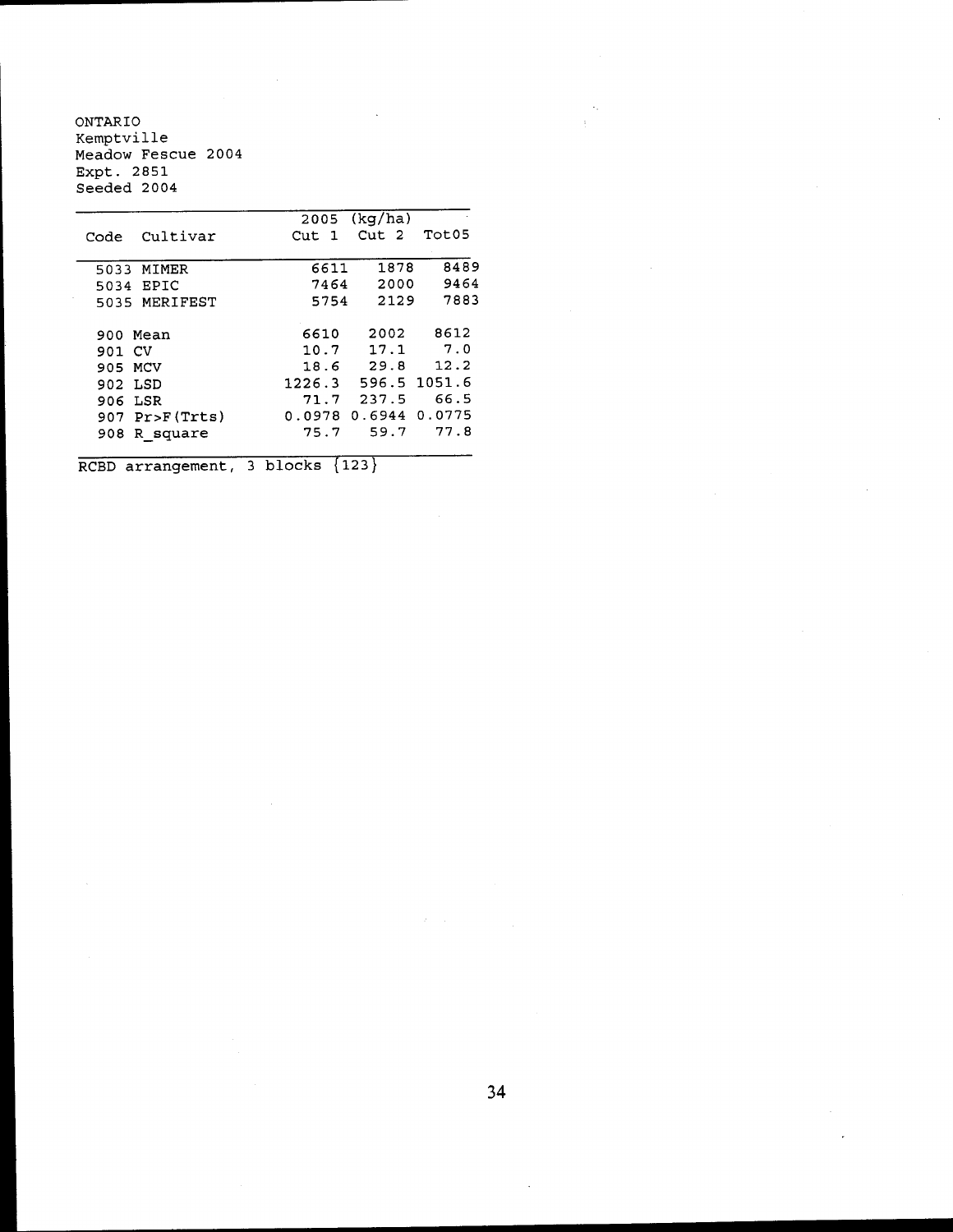ONTARIO New Liskeard Meadow Fescue Test 2004 Expt. 4003 Seeded 2004

| Code                                                                                             | 2005                                                  | (kg/ha)                                               |
|--------------------------------------------------------------------------------------------------|-------------------------------------------------------|-------------------------------------------------------|
| Cultivar                                                                                         | Cut 1                                                 | Tot <sub>05</sub>                                     |
| 5033 MIMER                                                                                       | 5753                                                  | 5753                                                  |
| 5034 EPIC                                                                                        | 6158                                                  | 6158                                                  |
| 5035 MERIFEST                                                                                    | 5424                                                  | 5424                                                  |
| 900 Mean<br>901<br>CV.<br>905 MCV<br>902 LSD<br>906.<br>LSR<br>907 Pr>F(Trts)<br>908<br>R square | 5778<br>5.5<br>7.5<br>435.9<br>59.4<br>0.0462<br>86.7 | 5778<br>5.5<br>7.5<br>435.9<br>59.4<br>0.0462<br>86.7 |

RCBD arrangement, 4 blocks  ${1234}$